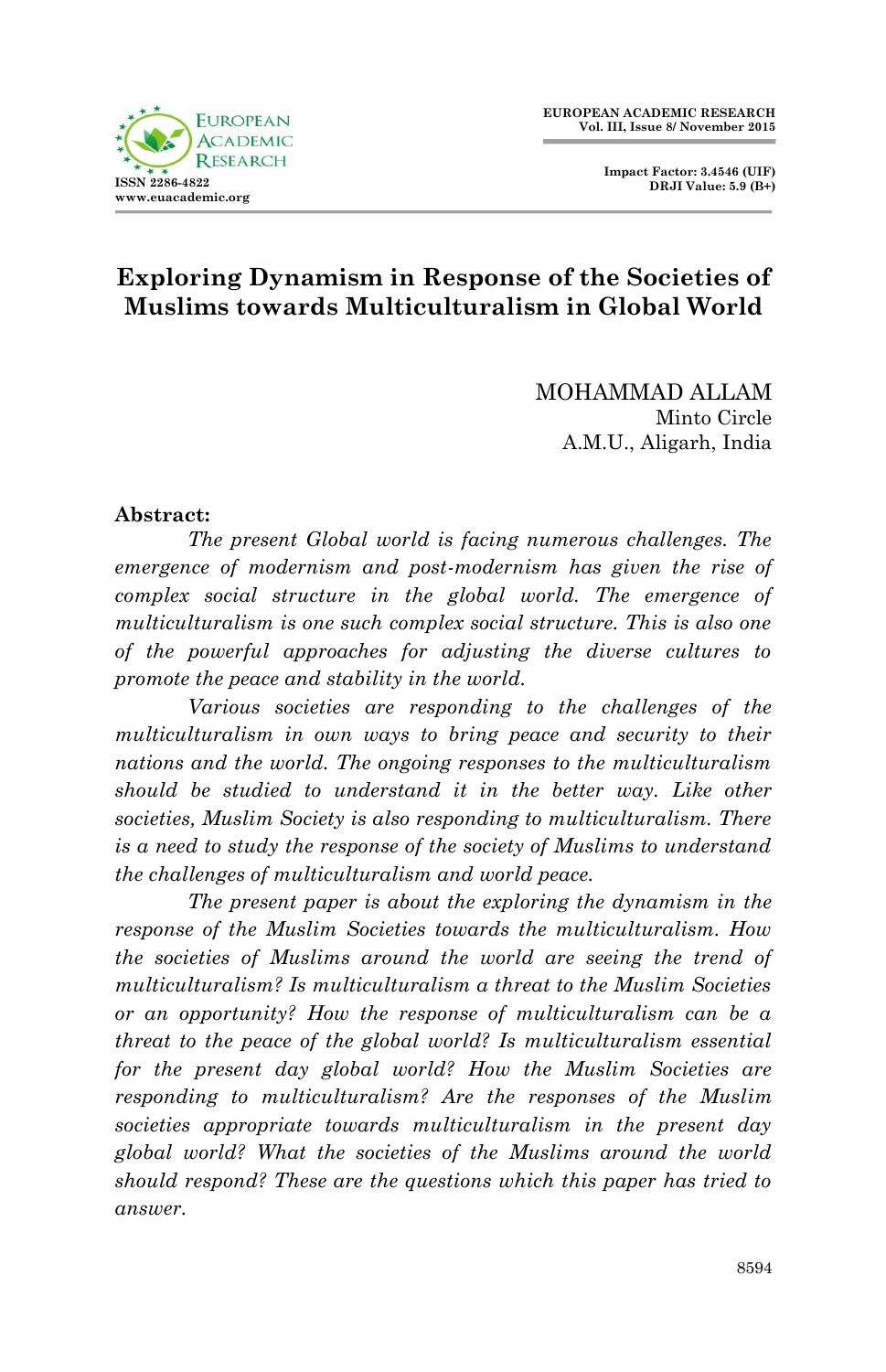**Key words:** Multiculturalism; Modernity; Dynamism; Radicalism; Globalization; Muslim society; Pub-culture

#### **INTRODUCTION:**

The present day global world is characterized by the coming of the numerous communities based on race, culture, religion or particular identity. The time and place have lost the value in the interaction of the communities. A large number of the members of the communities have migrated from one region of the world to another region of the world. These members of the communities have carried with them their own culture to another regions or nations or countries. As a result, there have been emerging many cultures in many countries and nations in the present day global world.

With the passage of time, more and more people with the same background of culture joined the migrated people, resulted in the emergence of multiculturalism. This trend has been emerged in European, American, Australian continents etc. on the large scale due to economic development and more opportunity for better life while less happened in Asian and African continents due to fewer opportunities and economic development. India presents a different scenario on the multicultural front due to her political history. Here, the presence of numerous cultures is the result of geographical region and conquests of India by numerous races.

The increasing trend of migration in the global world has led to the emergence of multiculturalism in many nations of the world. Thus, those societies which have domination of a particular culture due to the presence of a group of people of a particular identity have started to lose the control on the national culture. The problem became more complex when instead of "assimilation" or "melting point" the migrated people have started to not only asserted their own cultural identity but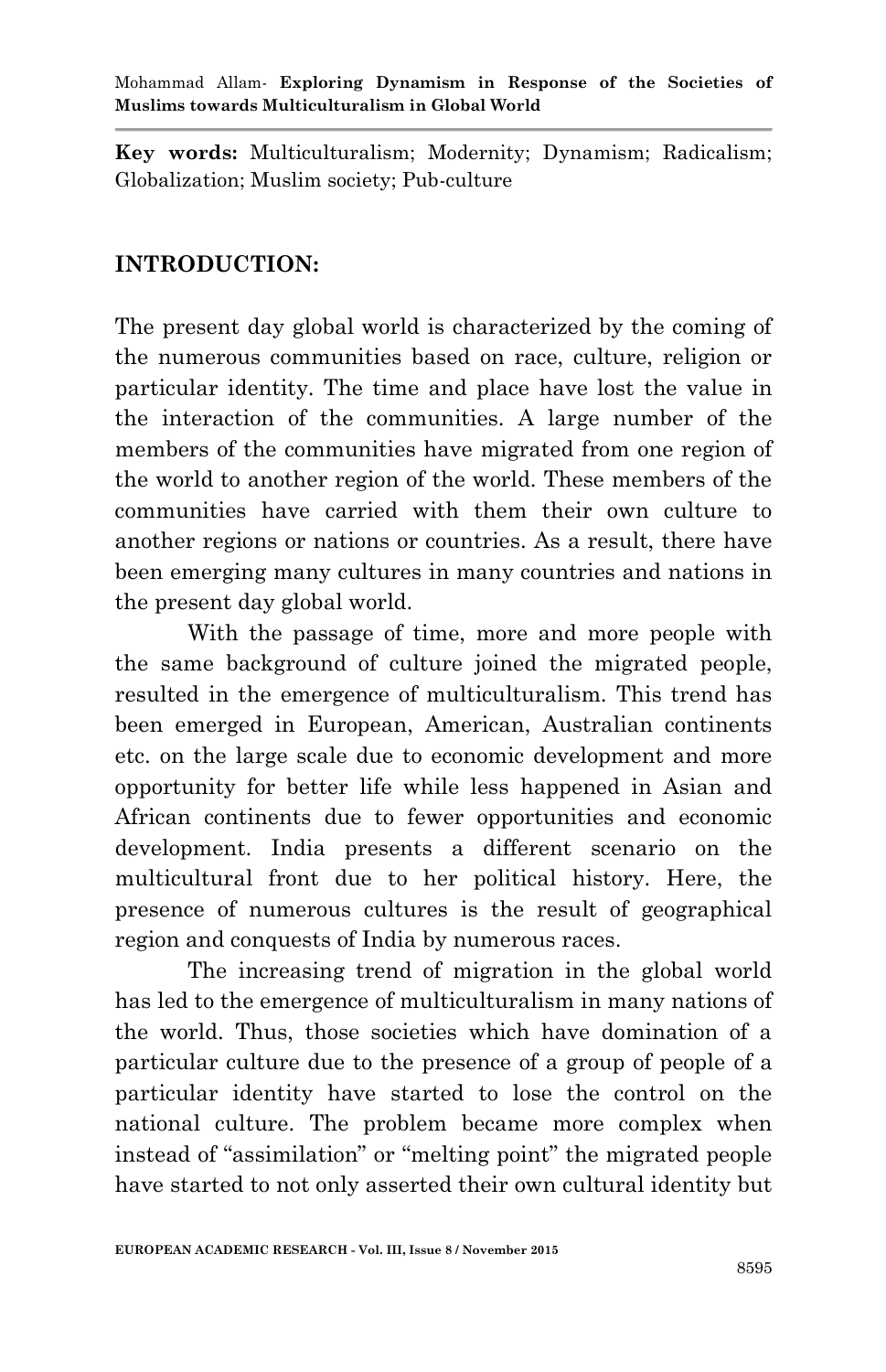tried to "promote and dominate". Such condition created the tension and challenges to the host countries around the world.

 For many countries which had been created on the particular identity, it was "existential threat". In many countries, the culture of migrated people in the global world was so rapid and powerful that host countries had to consider the way and mean to protect the balance of own societies. In many countries there have been tried to adjust the culture of migrated people to enrich the national culture for the peace and security. What to do with the migrated culture? What should be the response of the host culture towards the culture of migrated people? These questions have led the rise of discourse on "Multiculturalism" in the global world.

Multiculturalism can be defined as "a system of beliefs and behaviors that recognizes and respects the presence of all diverse groups in an organization or society, acknowledges and values their socio-cultural differences, and encourages and enables their continued contribution within an inclusive cultural context which empowers all within the organization or society"1

Multiculturalism is a product of economic, political, religious factors etc. As a political factor "multiculturalism" is the product of imperialism and colonialism. A large number of the population transferred from one region to another region; the culture of one region was transplanted in another region. This can be seen in the conquests of India by numerous groups of people; European colonization of America and mass migration of Jews in Palestine.

As a religious factor, "multiculturalism" is the product of religion where religion has brought a particular culture into existence. The culture of Muslims is different from other religions on the basis of adoption of religious teachings in once own life. The culture of Hindu, Christian, Sikh, Buddhist etc is due to the application of religious teachings in their respective lives.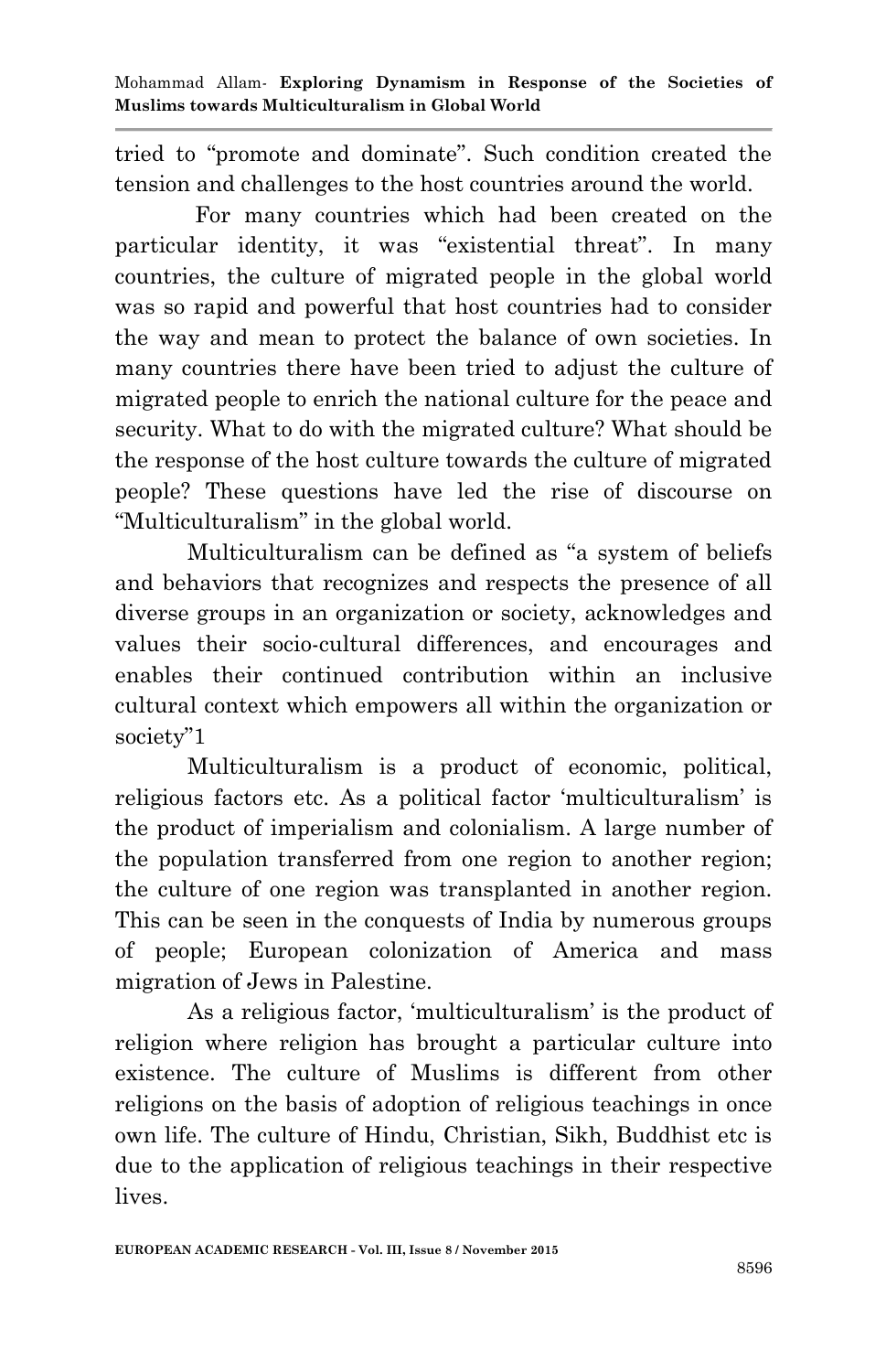In present day global world "multiculturalism" is more economical in nature. A large number of people are migrating from one part of the world to another part of the world. The business operation of Multi-National Corporations (MNCs) has made possible the mixing of the people in the world which has strengthened the rise of "multiculturalism "in the global world. The trend of "multiculturalism" has created challenges and opportunities for the nations and people around the world. The seeking of the peace is important discourse for multiculturalism in present day global world.

In the present day global world like other societies, the societies of Muslims are also facing the challenges of 'multiculturalism' worldwide. In this paper, there has been taken the notion of two societies of Muslims. One is that society where Muslims are native and another is the societies of migrated Muslims in the host countries. How both these societies are responding to the "multiculturalism"? What is the dynamism in their responses? How the responses are important for the world peace and peace of their countries? What should be done to make better responses towards multiculturalism?

The present paper has tried to explore the dynamism in the responses of the societies of Muslims towards multiculturalism in the global world.

## **SCOPE OF STUDY**

The present paper is important to understand the response of the societies of Muslims towards multiculturalism. The population of Muslims in the world as per the PEW Research, 2012 was about 1.6 billion in 2010 and expected to be 2.8 billion in 2050.Muslims are 23.2 percent of the world population.Table-1 gives the number of population of various religions.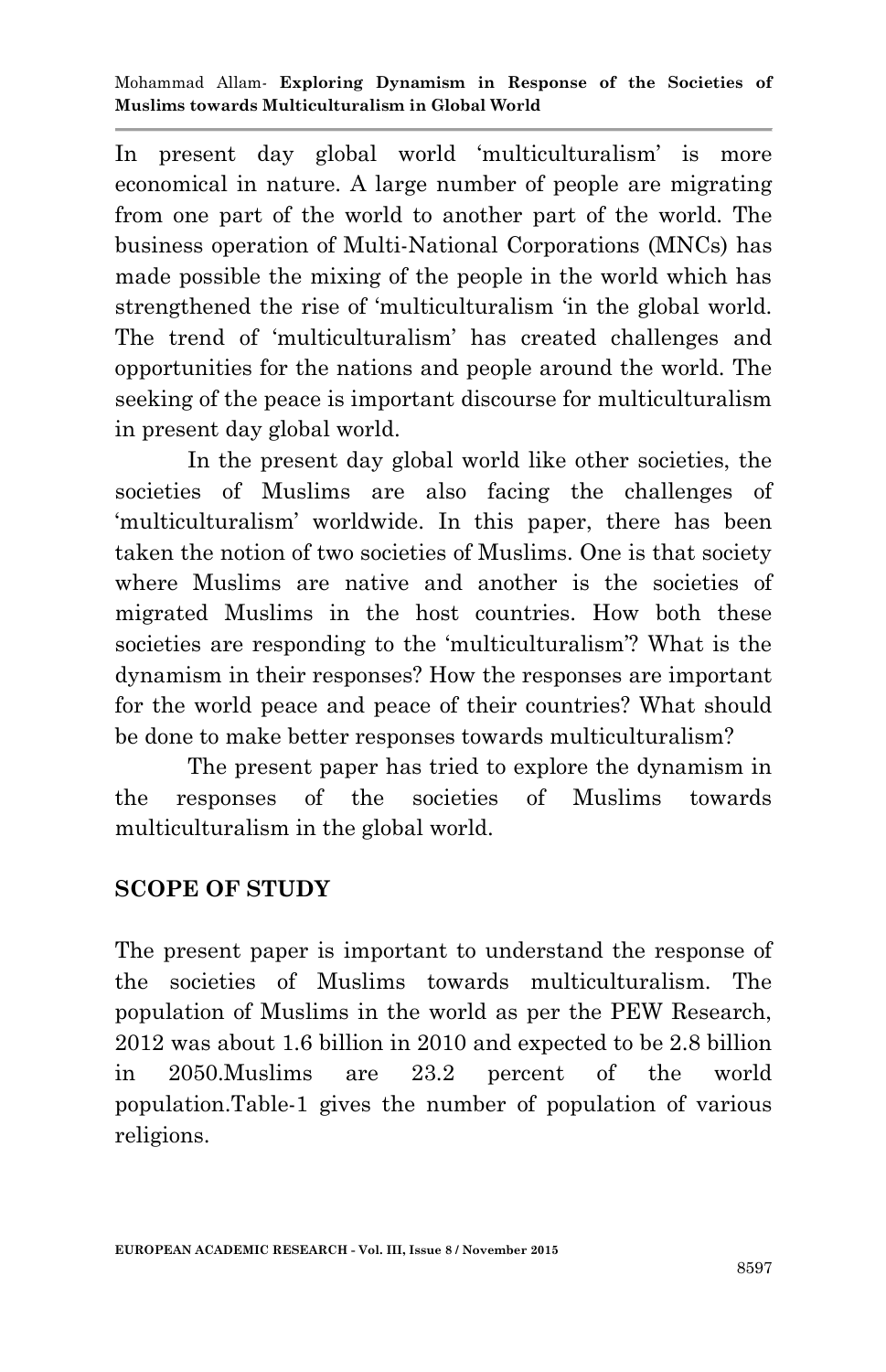|                | $1$ abit-1 bize of major neighbas droups, 2012 $\pm$ |                         |       |
|----------------|------------------------------------------------------|-------------------------|-------|
| S.No           | Name of the Religion                                 | the<br>Percentage<br>to | world |
|                |                                                      | Population              |       |
|                | Christianity                                         | 31.5                    |       |
| $\overline{2}$ | Muslim                                               | 23.2                    |       |
| 3              | Unaffiliated                                         | 16.3                    |       |
| 4              | Hindu                                                | 15                      |       |
| 5              | Buddhist                                             | 7.1                     |       |
| 6              | Folk                                                 | 5.9                     |       |
| 7              | Other                                                | 0.8                     |       |
| 8              | Jewish                                               | 0.2                     |       |

**Table-1 Size of Major Religious Groups, 2012** 2

Source: PEW Research Centre

What would be the population of religious groups from 2010 to 2050 in the world? The Table-2 shows the estimated changes in the size of the Population of the religions of the world. This is important for understanding the dynamism of Muslim responses towards multiculturalism.

| S.No           | Name of the Religion  | Population<br><b>Estimated</b><br>Change<br>in |
|----------------|-----------------------|------------------------------------------------|
|                |                       | Size, 2010-2050                                |
|                | Muslims               | 73                                             |
| $\overline{2}$ | Christians            | 35                                             |
| 3              | Hindus                | 34                                             |
| $\overline{4}$ | Jews                  | 16                                             |
| 5              | <b>Folk Religions</b> | 11                                             |
| 6              | Unaffiliated          | 9                                              |
| $\overline{7}$ | Other Religions       | 6                                              |
| 8              | <b>Buddhists</b>      | $-0.3$                                         |

**Table-2 Estimated Change in Population Size, 2010-2050** 3

Source: PEW Research Centre

The Table-2 shows that "Muslims are the only major religious group projected to increase faster than the world"s population as a whole."4 As a result, the structure of the population of the world would be change, which would enhance the power of the Muslims in the world. This would also change the relation of the Muslim with other religious groups.

Where do the Muslims inhabit in the world? The Table-3 shows the regions of Muslims in the world. There are four major regions of the inhabitation of Muslims in the world.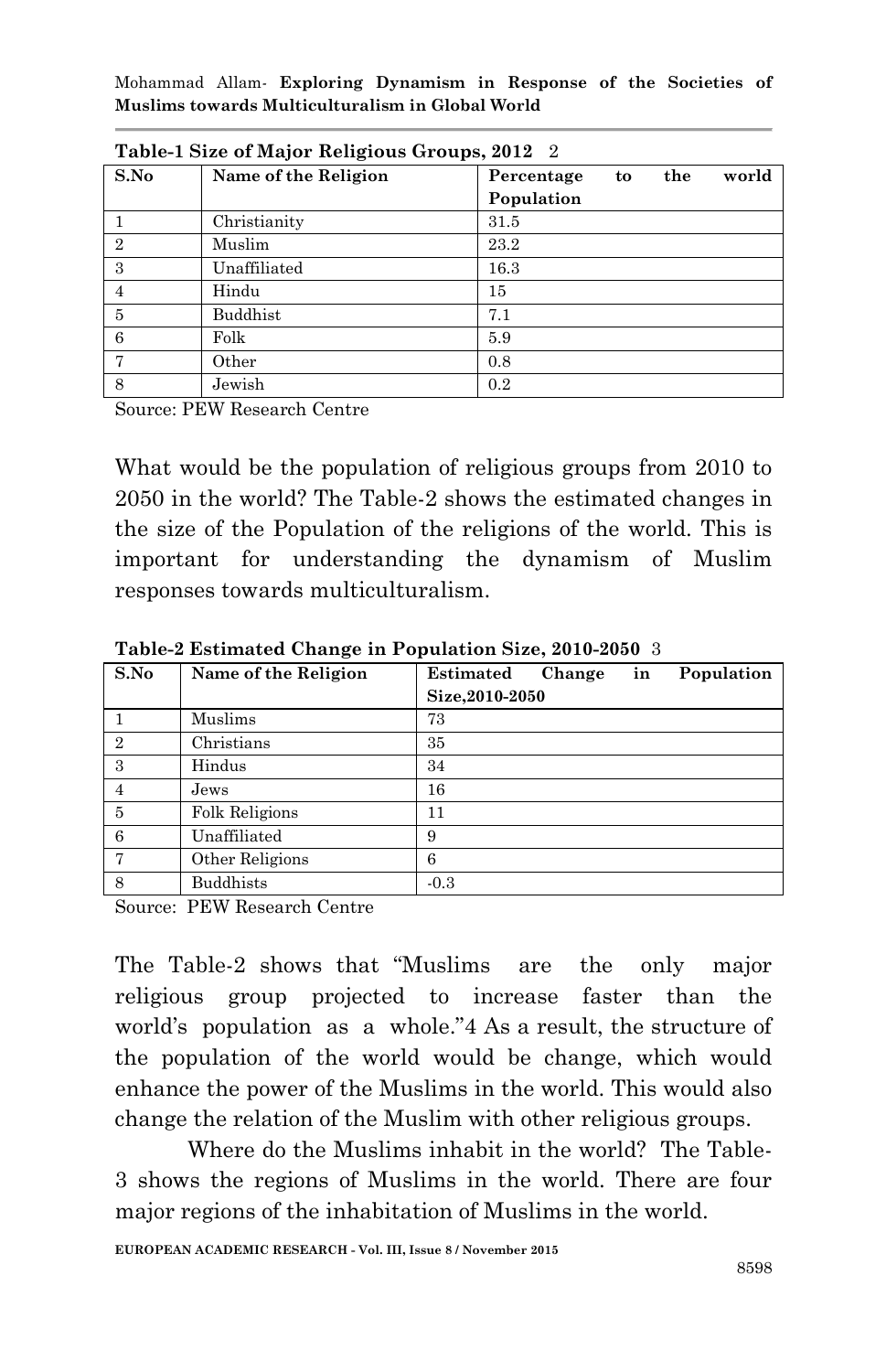| S.N          |                | Table o mashing I opalation in Global World | Number      | Percentage |                    |                         |
|--------------|----------------|---------------------------------------------|-------------|------------|--------------------|-------------------------|
| 0            | Category<br>of | Number of<br>countries                      | of Total    | to global  | Number<br>of Total | Percentage<br>to global |
|              | <b>Nations</b> | and                                         | Population  | Muslim     | Population         | Muslim                  |
|              |                | location                                    | in 2010     | Population | in 2030            | Population              |
|              |                |                                             |             | in 2010    |                    | in 2030                 |
| $\mathbf{1}$ | Muslim         | 49                                          | 1.2 billion | $74\,$     | 1.7                | 78                      |
|              | Majority       | Middle                                      |             |            |                    |                         |
|              |                | East,                                       |             |            |                    |                         |
|              |                | South                                       |             |            |                    |                         |
|              |                | East Asia,                                  |             |            |                    |                         |
|              |                | South                                       |             |            |                    |                         |
|              |                |                                             |             |            |                    |                         |
|              |                | Asia etc                                    |             |            |                    |                         |
| 2            | Non-           | Developing                                  | 376         | 23         | 416                | 19                      |
|              | Muslim         | Countries                                   | million     |            |                    |                         |
|              | Majority       | of<br>sub-                                  |             |            |                    |                         |
|              |                | Saharan                                     |             |            |                    |                         |
|              |                | Africa,                                     |             |            |                    |                         |
|              |                | Asia-                                       |             |            |                    |                         |
|              |                | Pacific                                     |             |            |                    |                         |
|              |                | (excluding                                  |             |            |                    |                         |
|              |                | Australia,                                  |             |            |                    |                         |
|              |                | Japan and                                   |             |            |                    |                         |
|              |                | New                                         |             |            |                    |                         |
|              |                | Zealand),                                   |             |            |                    |                         |
|              |                | and                                         |             |            |                    |                         |
|              |                | Central                                     |             |            |                    |                         |
|              |                | and South                                   |             |            |                    |                         |
|              |                | America,                                    |             |            |                    |                         |
|              |                | including                                   |             |            |                    |                         |
|              |                | the                                         |             |            |                    |                         |
|              |                | Caribbean                                   |             |            |                    |                         |
| 3            | Non-           | it includes                                 | 42 million  | $2.7\,$    | 62                 | 2.9                     |
|              | Muslim         | all                                         |             |            |                    |                         |
|              | Majority       | countries                                   |             |            |                    |                         |
|              | Develope       | in Europe                                   |             |            |                    |                         |
|              | d              | (except                                     |             |            |                    |                         |
|              | Countries      | Albania                                     |             |            |                    |                         |
|              |                | and                                         |             |            |                    |                         |
|              |                | Kosovo,                                     |             |            |                    |                         |
|              |                | which                                       |             |            |                    |                         |
|              |                | have                                        |             |            |                    |                         |
|              |                | Muslim                                      |             |            |                    |                         |
|              |                | majorities)                                 |             |            |                    |                         |
|              |                | and North                                   |             |            |                    |                         |
|              |                | America,                                    |             |            |                    |                         |
|              |                |                                             |             |            |                    |                         |
|              |                | plus                                        |             |            |                    |                         |
|              |                | Australia,                                  |             |            |                    |                         |
|              |                | New                                         |             |            |                    |                         |

**Table-3 Muslims Population in Global World** 5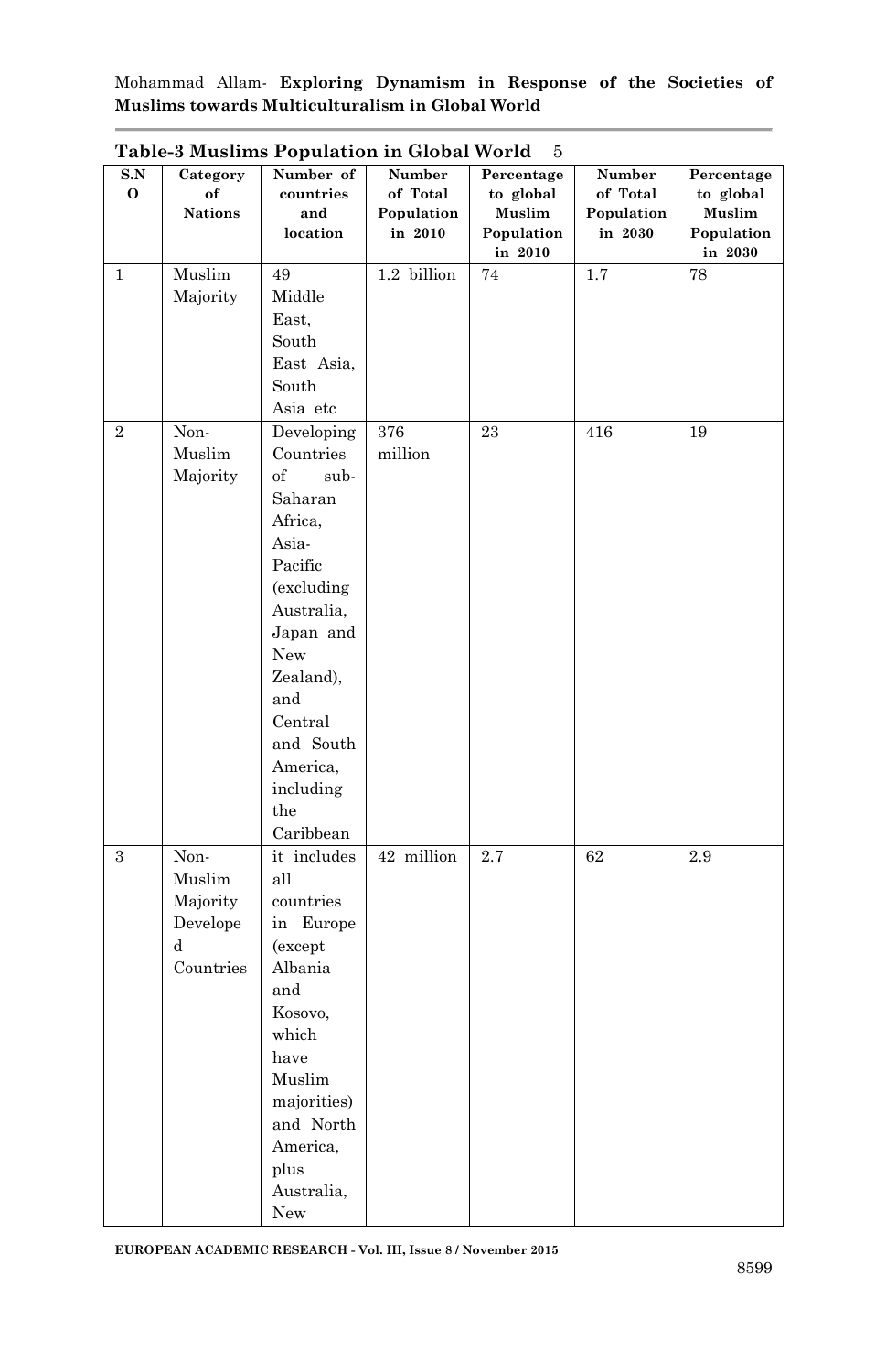|  | and Japan |  |  |
|--|-----------|--|--|
|  |           |  |  |

**Source: PEW Research Centre**

The Table-3 shows that about 78 percent of Muslims are living in Muslim-majority nations; 19 percent is living in non-Muslims majority nations. So, multiculturalism is important for Muslims societies' worldwide. With projected population of 2050, multiculturalism is more important for the Muslims and the world.

The countries of Muslims have the major share of natural resources of the world. Some of the countries are located on highly strategically position of the world. Some of them have control over the flow of the trade and commerce of the world.

Due to globalization and insecurity in Muslim countries, a large number of the Muslims have migrated to another countries which directly or indirectly controlling the economy, polity and cultural trend of the world. The migration of Muslims in many western nations and their settlement has given rise to the parallel culture, different to the national culture. This trend has given rise to militant nationalism in many nations of the west .It has also posed many challenges for the host countries and the migrated Muslims. The peace and security of the world have been threatened in many regions of the world.

The trend of multiculturalism which emerged in many countries of the world to bring the diverse groups in unity for the national development and the world peace has been disturbed. In such condition many scholars have questioned the fate of 'multiculturalism'.

There is no doubt that in many countries like Britain, France, Germany, America ,the challenges have come from the migrated Muslims as they refused to assimilate with the national culture of the host" nations and insisted on the adherence of their own culture which can be called parallel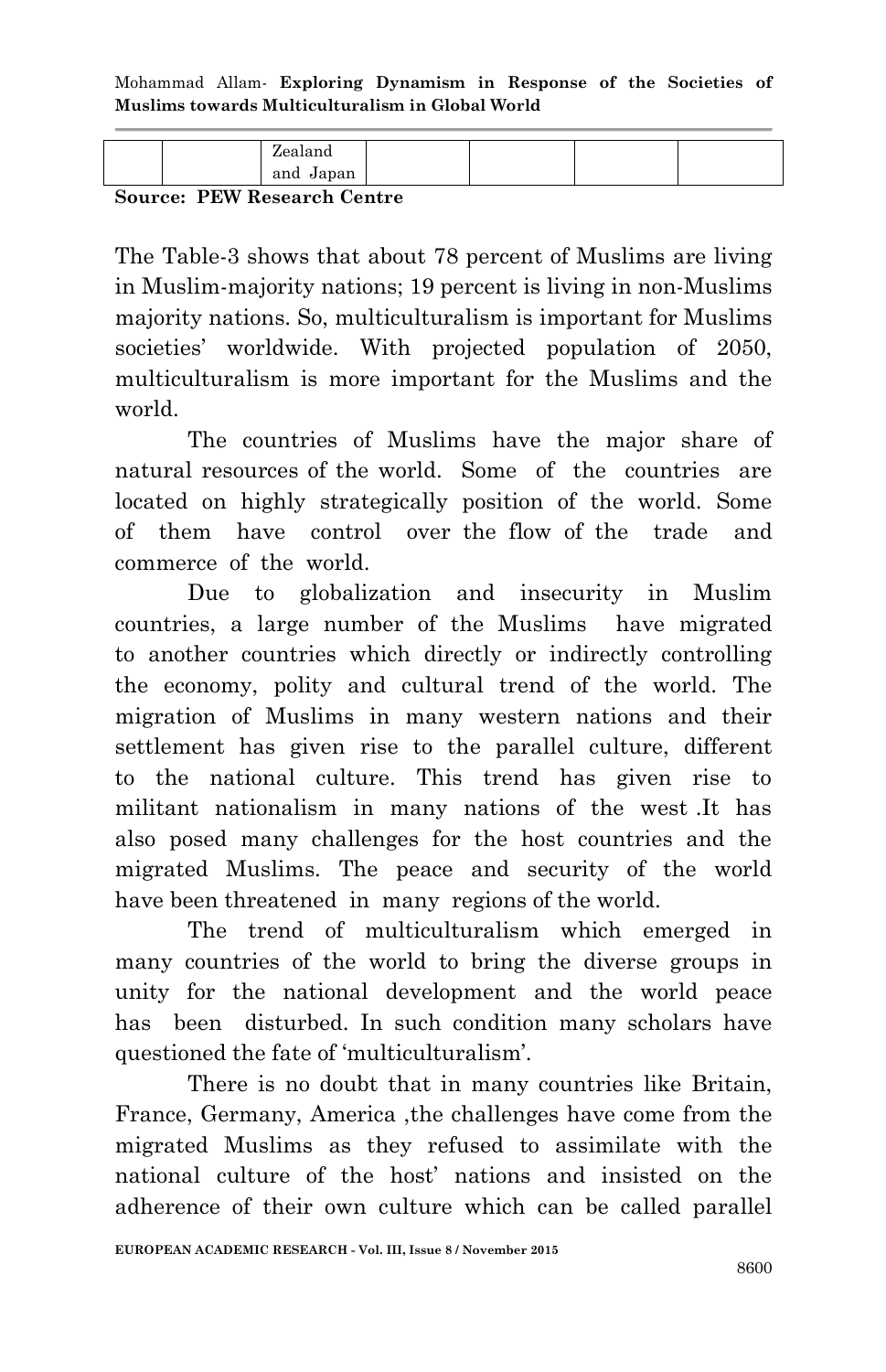culture based on Islamic identity or their own culture of national origin.

The tussle between the identity of national culture and the culture of migrated people has further worsened with the conflict on many social and political issues. Why the Muslims insist on keeping their religious and social values by rejecting the values of majority which are dominating the national culture? How the response of Muslims towards the national culture could be strengthened by strengthening the "multiculturalism"? Is multiculturalism a threat to the national culture of a nation? Is culture of any nation stagnant? Can culture be imposed to bring peace and security in the nation? Can hegemonization of the culture could be successful? This paper has tried to find out the answer of all these questions.

This paper is important to understand the acute challenges facing by the many nations and the peace and security of the world.

## **QUESTION OF THE STUDY**

Numerous questions have been raised to understand the dynamism of the responses of the Muslim societies towards 'multiculturalism'. There are various factors for operating successful "multiculturalism". These factors are the political values (like the "political equality", Democracy, Human Rights, Terrorism, Violence etc.)Social and cultural values (like social equality, dress, food, architecture, festivals, morality, sexuality, pub etc) and economic values (like system of economy, market system, control on natural resources, wealth distribution, employment opportunity etc.)

What are the attitude and belief of the Muslim societies on these factors essential for the successful functioning of "multiculturalism" in nation or the world? What are the responses of these societies towards multiculturalism? Are their responses positive towards "multiculturalism"? Are their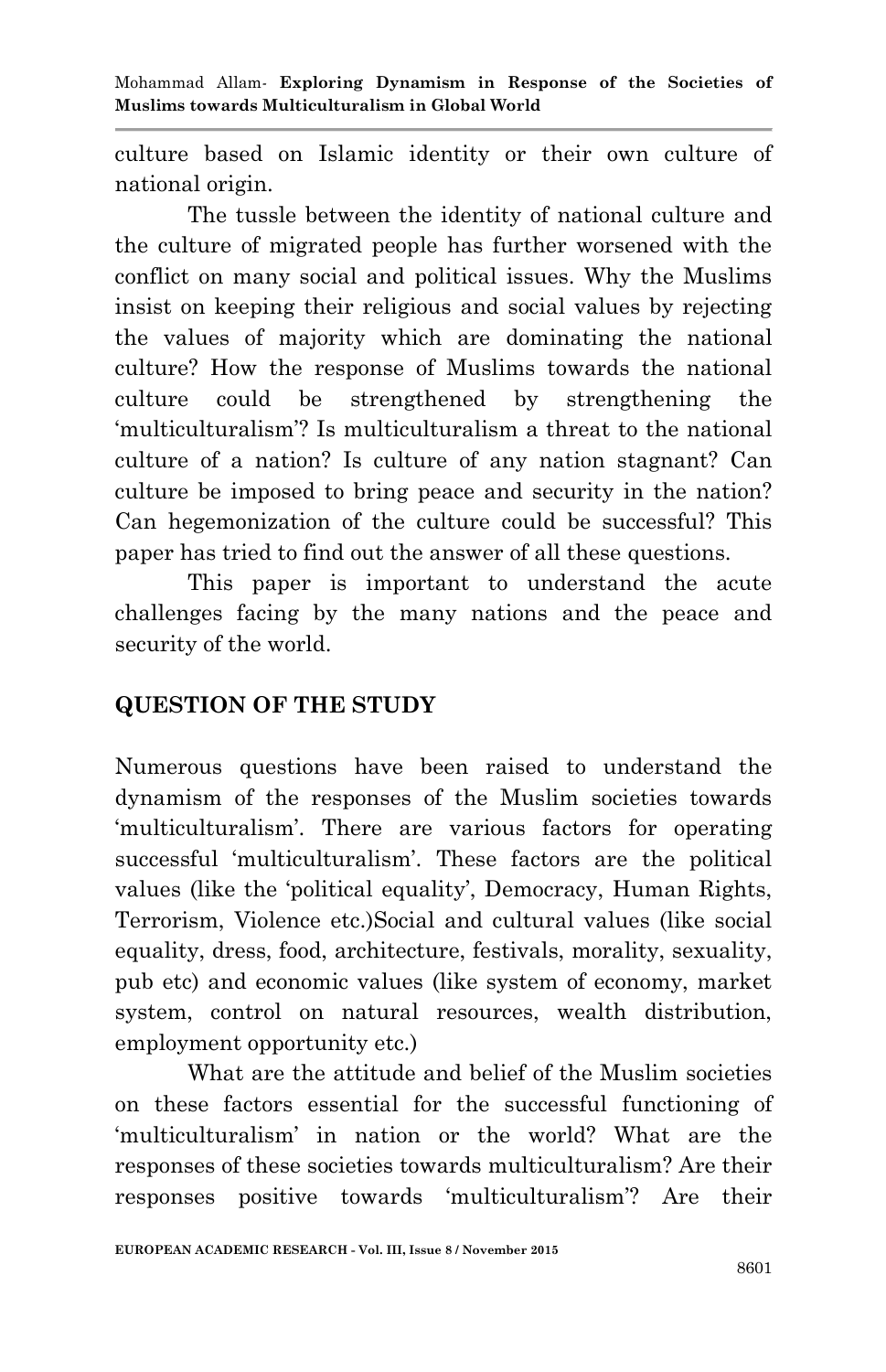responses are negative? What are the possibilities of the success of "multiculturalism" in the societies of Muslim countries and in the societies of host countries where Muslims are migrated and settled in the large numbers? What are the differences in their responses? What are the similarities in their responses towards 'multiculturalism'?

These are the questions, which this paper has tried to answer to understand the dynamism in responses of the Muslim societies towards multiculturalism.

#### **METHODOLOGY**

The present study has adopted the descriptive analytical method to understand the problems. In the study, secondary data have been used. Most of the data have been taken from the Survey conducted by the national and international organizations working in the various fields.

At many places in the paper, data have been used to present a comparative study to understand the problems in better way. So, the various dimensions of multiculturalism could be understood rationally.

## **DISCUSSION IN DETAIL**

In a multi-religious, multi-regional, multi-language and multiracial global world there is need of strong multiculturalism for the peace and security. Multiculturalism provides an opportunity to all the cultures to develop and prosperous by interacting positively. The globalization has increased the interaction among the various cultural zones on the large scale. There is a need that the interaction among the cultural zones should be smooth. So, the security and the world peace could be preserved.

Islam being the second largest religion of the world, and sizeable presence all over the world has to play an important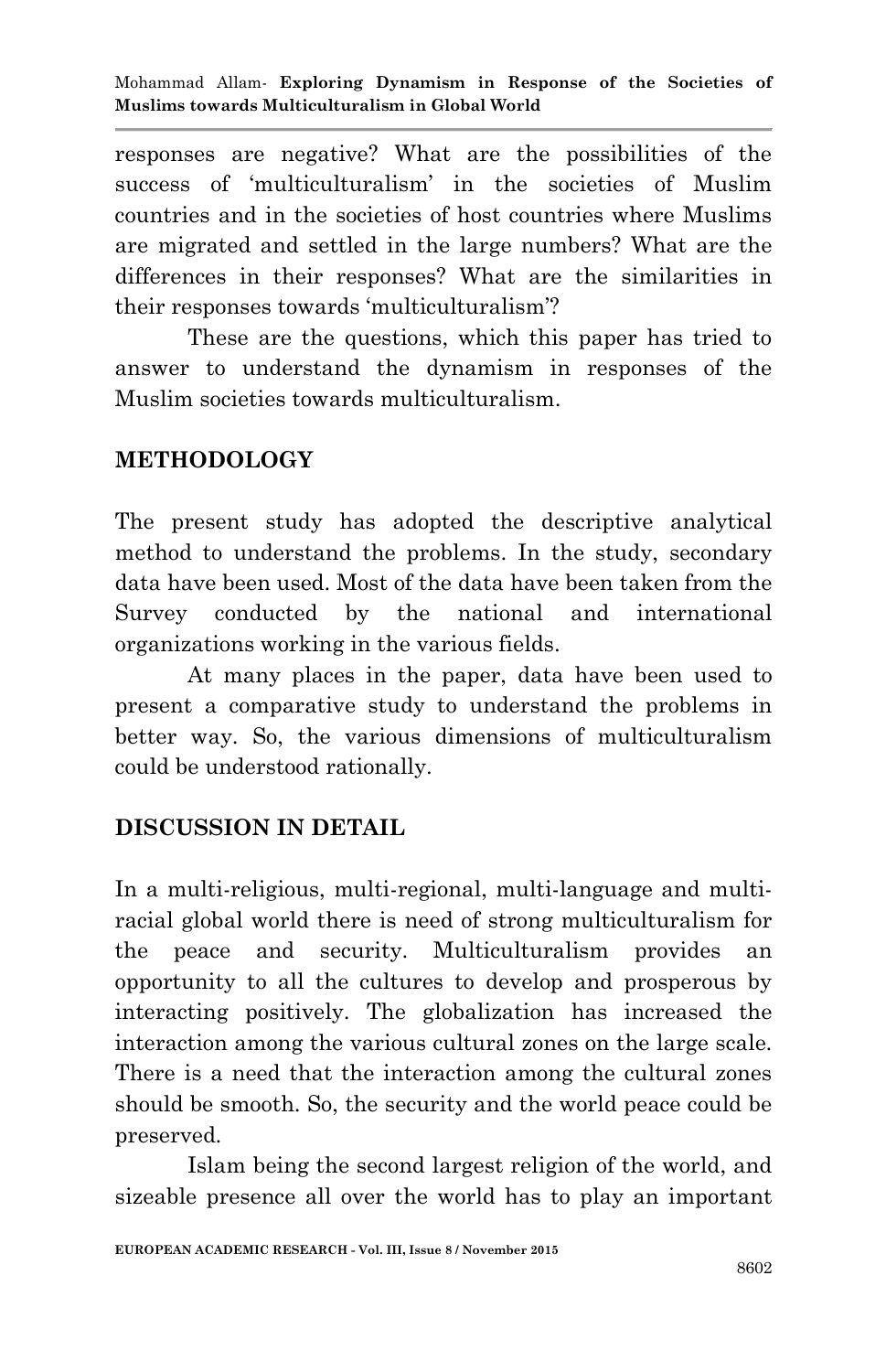role for the promotion of multiculturalism. As a world religion, it is essential for Islam to promote multiculturalism.

There is no doubt that for many centuries, Islam and Muslims were the leading religious, political and cultural power of the world. The countries of Islam have various cultural differences from each other. The binding forces of them are the religion and the common culture that comes into existence by the following of Islam. But for the past many years this bond has been eroding, resulting in the increasing violence in the Islamic countries. The killing and displacement of millions of people in Islamic countries should be taken as a walk up call by the Muslims to understand the power of culture projected through the seed of nationalism.

Another hand there has been an increase in eroding in the better relation between the Muslims and other religious groups. There are many social and cultural issues that worsening the relationship between them. In many cases, the violence has erupted between them. The ongoing tussle in Europe, America and even in India should be taken seriously by the Muslim societies.

The first question is that what are the issues of multiculturalism on which there is a tussle between the societies of Muslims and others? The second question is what are the responses of Muslim Societies on these controversial issues? The third question is what should be done to improve the relation to making multiculturalism successful in the world? The fourth question is what are the perceptions of Muslim societies and other societies towards each other?

For successful multiculturalism, there is a need to agree on the certain basic principles of the modern age. These basic principles are Human Rights, Democracy, Human Equality, Social Justice, Social and cultural values. There are certain elements like terrorism, Organization, Traditions, Festivals, social practices and values, political ambition of the societies etc which hampering in the successful relation between the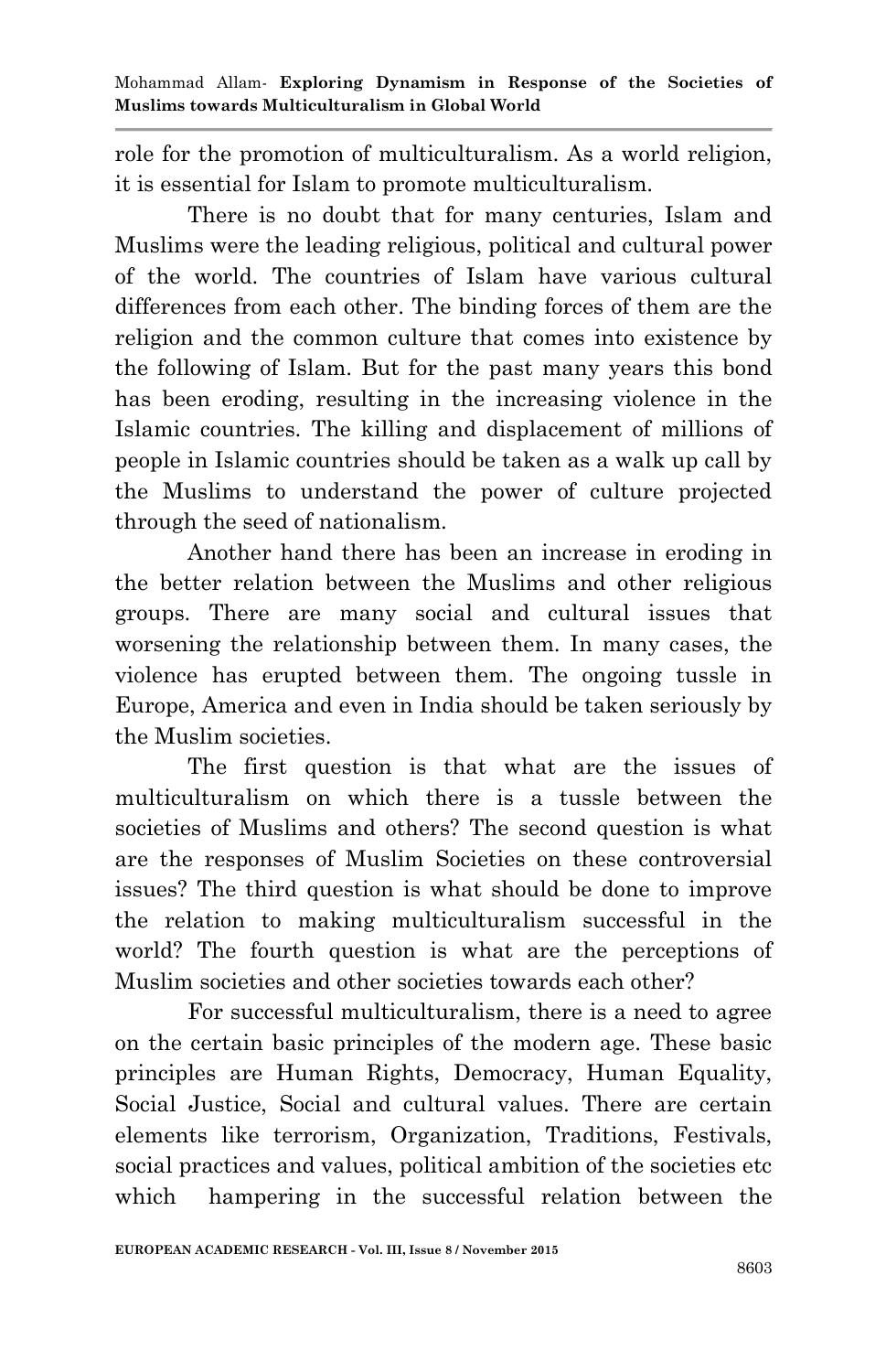societies of Muslims and others. On the question of basic components of multiculturalism, there is need to find the response of Muslim societies to understand the dynamism. What do they think about these basic components of multiculturalism? How they are responding to the basic of multiculturalism?

The Pew research center is an American think tank body based in Washington D.C.This organization provides information on social issues, public opinion, and demographic trends for the world and the USA. The Pew research center has conducted an opinion poll in 39 Muslim countries of the world on various issues related to society, religion, politics, economics and culture. The Table-4 gives the names of the countries and number of the sample for a survey taken by Pew Research on various issues. These issues are related to the peace and security of the world and also the basis of the good relationship between the Muslims and other religious groups.

| S.No.          | Country                 | in<br><b>Muslims</b> | Total<br>Sample |
|----------------|-------------------------|----------------------|-----------------|
|                |                         | <b>Sample</b>        | <b>Size</b>     |
| $\mathbf{1}$   | Afghanistan             | 1,509                | 1509            |
| $\overline{2}$ | Albania                 | 788                  | 1,032           |
| 3              | Azerbaijan              | 996                  | 1000            |
| $\overline{4}$ | Bangladesh              | 1,918                | 2,196           |
| 5              | Bosnia-Herzegovina*     | 1,007                | 1,605           |
| 6              | Egypt                   | 1,798                | 2000            |
| 7              | Indonesia               | 1,880                | 2000            |
| 8              | Iraq                    | 1,416                | 1,469           |
| 9              | Jordan                  | 966                  | 1000            |
| 10             | Kazakhstan              | 998                  | 1,469           |
| 11             | Kosovo                  | 1,266                | 1,485           |
| 12             | Kyrgyzstan              | 1,292                | 1,500           |
| 13             | Lebanon                 | 551                  | 979             |
| 14             | Malaysia                | 1,244                | 1,983           |
| 15             | Morocco                 | 1,472                | 1,474           |
| 16             | Niger                   | 946                  | 1,002           |
| 17             | Pakistan                | 1,450                | 1,512           |
| 18             | Palestinian Territories | 994                  | 1,002           |
| 19             | Russia*                 | 1,050                | 2,704           |

**Table-4 Countries Surveyed in 2011-2012 and Sample Sizes 6**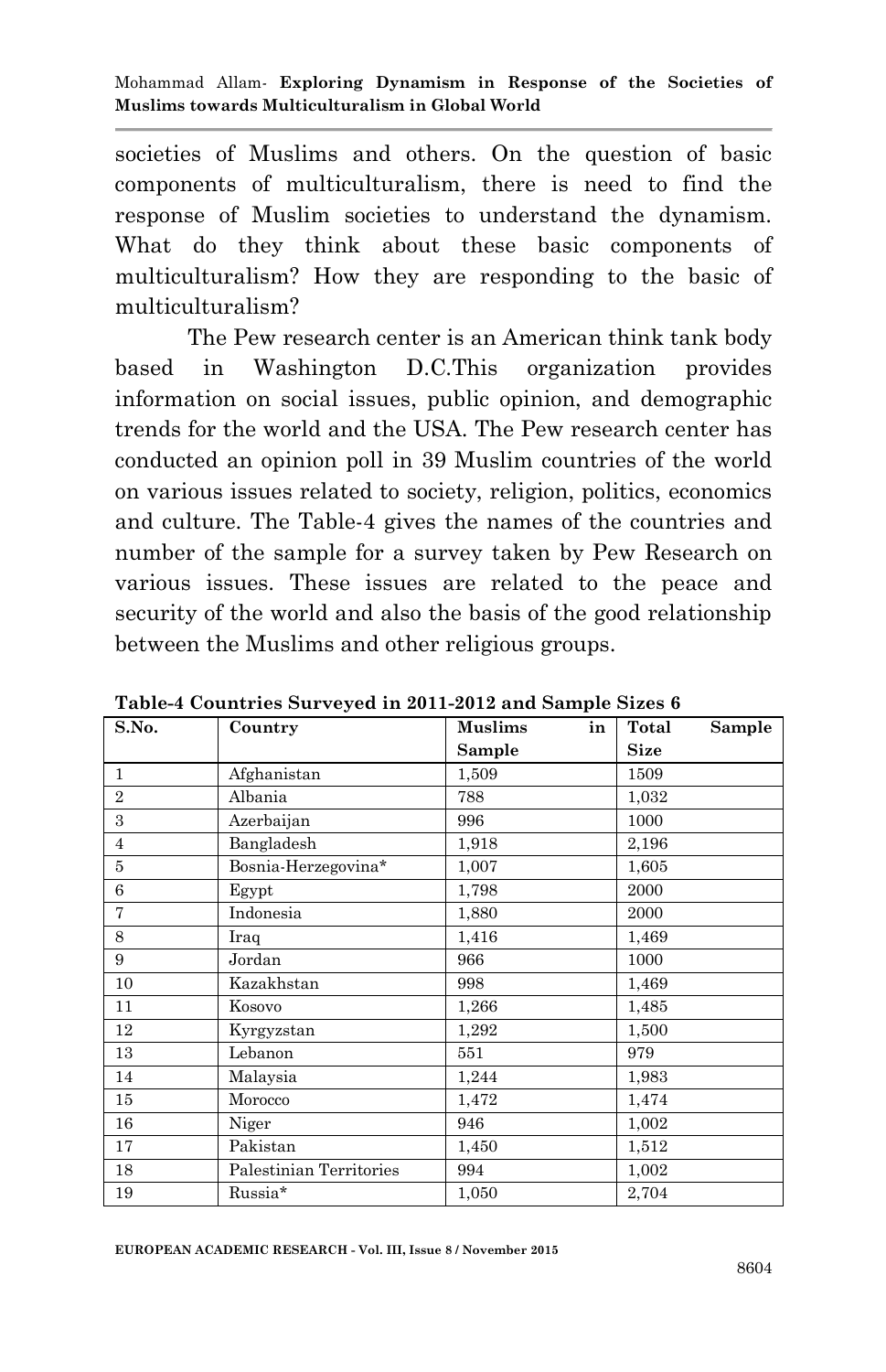| -20             | Tajikistan            | 1,453 | 1.470 |
|-----------------|-----------------------|-------|-------|
| 21              | Thailand <sup>^</sup> | 1,010 | 1,010 |
| $22\,$          | Tunisia               | 1,450 | 1.454 |
| $\overline{23}$ | Turkey                | 1.485 | 1.501 |
| 24              | Uzbekistan            | 965   | 1000  |

Source: Pew Research Centre

The survey has been taken in both the Muslim and non-Muslim in Muslim majority countries. The largest sample is 1,918 from Bangladesh and smallest is 551 from Lebanon.

The survey was conducted about the opinion of Muslims on seven issues. These issues were (a) Beliefs About Sharia (b)Religion and Politics (c)Morality (d) Women in Society (e)Relations Among Muslims (f)Interfaith Relations and (g)Religion, Science and Popular Culture. These issues are important for the understanding of the dynamism of responses of the societies of Muslims towards the multiculturalism.

The first element for the success of multiculturalism is the attitude of the people of one culture towards the people of another culture. This includes the attitude towards social, political and moral values of one culture. What is the attitude of Muslims towards the values of other cultures and religions? As per the pew research centre which conducted survey states that "in 34 of the 38 countries where the question was asked, at least half of Muslims believe that Islam is the only true religion that can lead to eternal life in heaven."7 Table –5 shows the percentage of response by the Muslims on faith which can be the basis of the existence of multiculturalism.

| Table-5 Percentage of response on the question of how many faiths |  |  |  |
|-------------------------------------------------------------------|--|--|--|
| leads to Heaven?                                                  |  |  |  |

| $Q-55$  | Name of the | Many      | Islam | $Q-55$                  | Name of     | Many      | Islam |
|---------|-------------|-----------|-------|-------------------------|-------------|-----------|-------|
| How     | country     | Religions | Alone | How                     | the country | Religions | Alone |
| Many    |             |           |       | Many                    |             |           |       |
| Faiths  |             |           |       | Faiths                  |             |           |       |
| Lead to |             |           |       | Lead to                 |             |           |       |
| Heaven? |             |           |       | Heaven?                 |             |           |       |
|         |             |           |       | Southern-Eastern Europe |             |           |       |
|         | Kosovo -    | 24        | 59    |                         | Bosnia      | 36        | 58    |
|         |             |           |       |                         | Herz.       |           |       |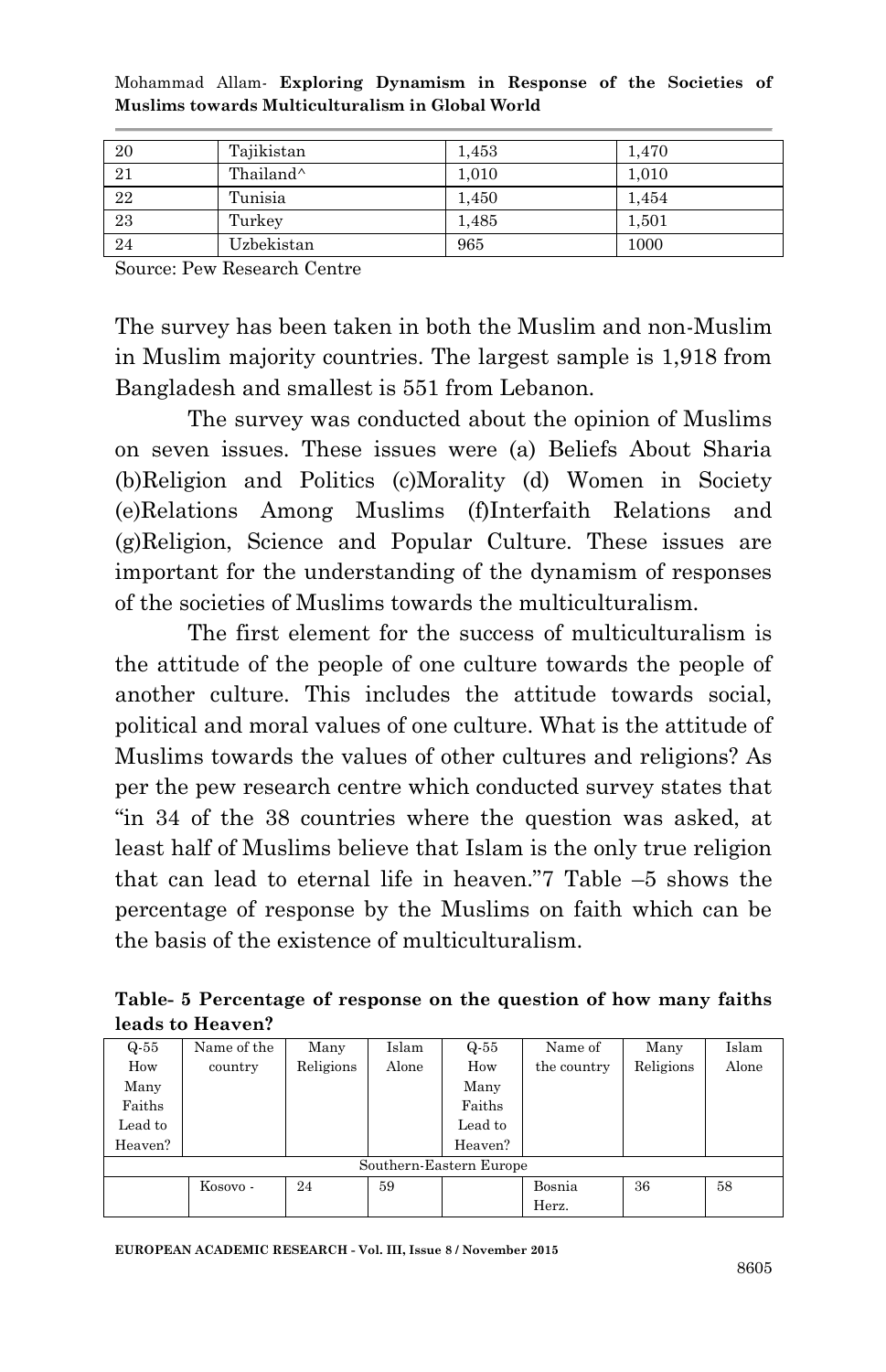| Russia       | 30 | 52 |                | Albania    | 25 | 37 |  |
|--------------|----|----|----------------|------------|----|----|--|
| Central Asia |    |    |                |            |    |    |  |
| Tajikistan   | 10 | 84 |                | Turkey     | 19 | 74 |  |
| Kyrgyzstan   | 20 | 69 |                | Uzbekistan | 14 | 66 |  |
| Azerbaijan   | 18 | 63 |                | Kazakhstan | 49 | 29 |  |
|              |    |    | Southeast Asia |            |    |    |  |
| Malaysia     | 4  | 93 |                | Indonesia  | 9  | 87 |  |
| Thailand     | 11 | 87 |                |            |    |    |  |
| South Asia   |    |    |                |            |    |    |  |
| Pakistan     | 3  | 92 |                | Bangladesh | 8  | 88 |  |

Mohammad Allam*-* **Exploring Dynamism in Response of the Societies of Muslims towards Multiculturalism in Global World**

Source: pew Research Centre

The response shows the negative opinion about other religions and positive attitude towards own religion. The same can be said by the followers of other religions. This type of question should not be asked. As this type of question belong to the very basic of Islam whose denial would put Muslims out of Islam and as a religious person nobody could answer these questions in negative. This sort of question would serve as a point of conflict between Muslims and other religious people which would weaken the trend of multiculturalism.

Another question that has been asked is about the belief of the people in converting other people which is one of the main reasons of the conflict among the religious communities in the present day. The data collected by pew research on this question has been given in the table-6.

S.No Name of the country Disagree Agree S. No Name of the country Disagree Agree Southern-Eastern Europe Kosovo - 55 26 Bosnia Herz. 59 33 Russia 51 40 Albania 72 16 Central Asia Tajikistan 27 69 Turkey 58 39 Kyrgyzstan 50 36 Kazakhstan 77 15 Azerbaijan 36 | 42 South East Asia Malaysia 16 79 Indonesia 65 31 Thailand 22 74 South Asia Pakistan 3 92 Bangladesh 26 69

**Table-6 Percentage of the Muslims believe in the proselytizing as religious Duty**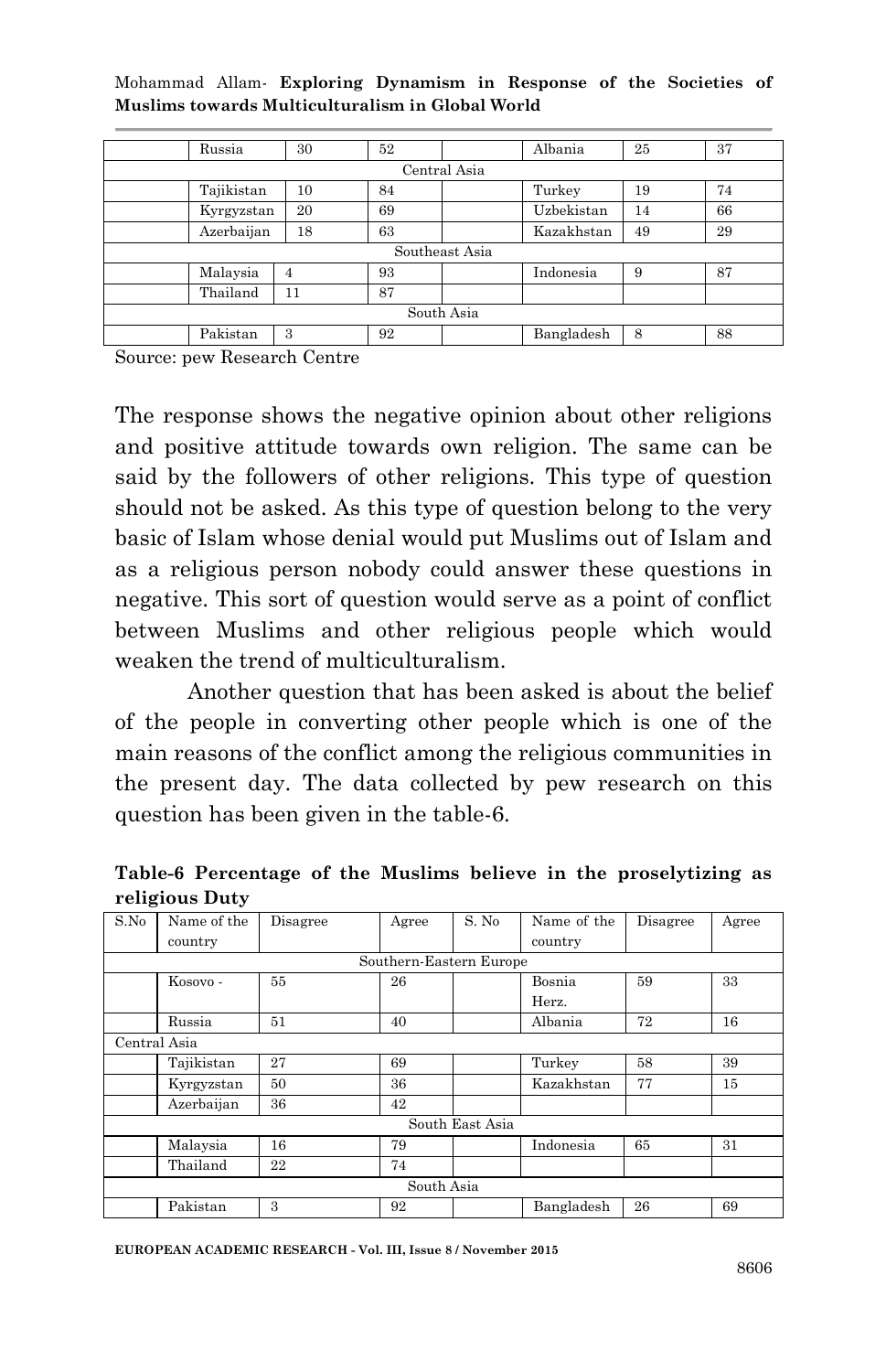|  | Mohammad Allam- Exploring Dynamism in Response of the Societies of |  |  |  |
|--|--------------------------------------------------------------------|--|--|--|
|  | Muslims towards Multiculturalism in Global World                   |  |  |  |

| Afghanistan | $\overline{4}$ | 96                       |          |                |    |
|-------------|----------------|--------------------------|----------|----------------|----|
|             |                | Middle East-North Africa |          |                |    |
| Egypt       | 9              | 88                       | Jordan   | 6              | 92 |
| Iraq        | 20             | 66                       | Morocco  | 14             | 63 |
| Palestinian | 10             | 82                       | Tunisia  | 25             | 73 |
| terr.       |                |                          |          |                |    |
| Lebanon     | 44             | 52                       |          |                |    |
|             |                | Sub-Saharan Africa*      |          |                |    |
| Niger       | 9              | 89                       | Nigeria  | 7              | 89 |
| Djibouti    | 11             | 84                       | Ethiopia | 21             | 78 |
| Mali        | $\overline{7}$ | 89                       | Ghana    | 6              | 92 |
| Congo DR    | 6              | 84                       | Liberia  | $\overline{5}$ | 93 |
| Tanzania    | 8              | 87                       | Uganda   | 13             | 84 |
| Kenya       | 13             | 85                       | Cameroon | 15             | 84 |
| Senegal     | 21             | 75                       | Guinea   | 13             | 82 |
|             |                |                          | Bissau   |                |    |
| Chad        | 11             | 88                       |          |                |    |

Source: Pew Research Centre

The response shows that Muslims around the world is not uniform on this issue. The countries of South East Asia, South Asia, Sub-Saharan and the Middle East have the larger number of the people believe in this proposition. As per the PEW Research "In most countries surveyed, at least half of Muslims believe it is their religious duty to try to convert others to the Islamic faith. Only in Indonesia and some countries in Central Asia and Southern and Eastern Europe do a clear majority say Muslims are not obliged to proselytize."8

Without the good relation between two most powerful religious communities of the world, there is no question of the success of multiculturalism in the world. And what they think about each other? The data have been collected from the countries given in the Table – 7.

|              | of<br>Name              | Christians | Muslims   |  | Name<br>of<br>the | Christians | Muslims   |  |
|--------------|-------------------------|------------|-----------|--|-------------------|------------|-----------|--|
|              | the country             | hostile    | hostile   |  | country           | hostile    | hostile   |  |
|              |                         | toward     | toward    |  |                   | toward     | toward    |  |
|              |                         | Muslims    | Christian |  |                   | Muslims    | Christian |  |
|              | Southern-Eastern Europe |            |           |  |                   |            |           |  |
|              | Kosovo -                | 6          |           |  | Bosnia Herz.      | 31         | 14        |  |
|              | Russia                  | 20         | 13        |  | Albania           | 2          | 4         |  |
| Central Asia |                         |            |           |  |                   |            |           |  |
|              |                         |            |           |  |                   |            |           |  |

**Table-7 Hostility between the Muslims and Christianity**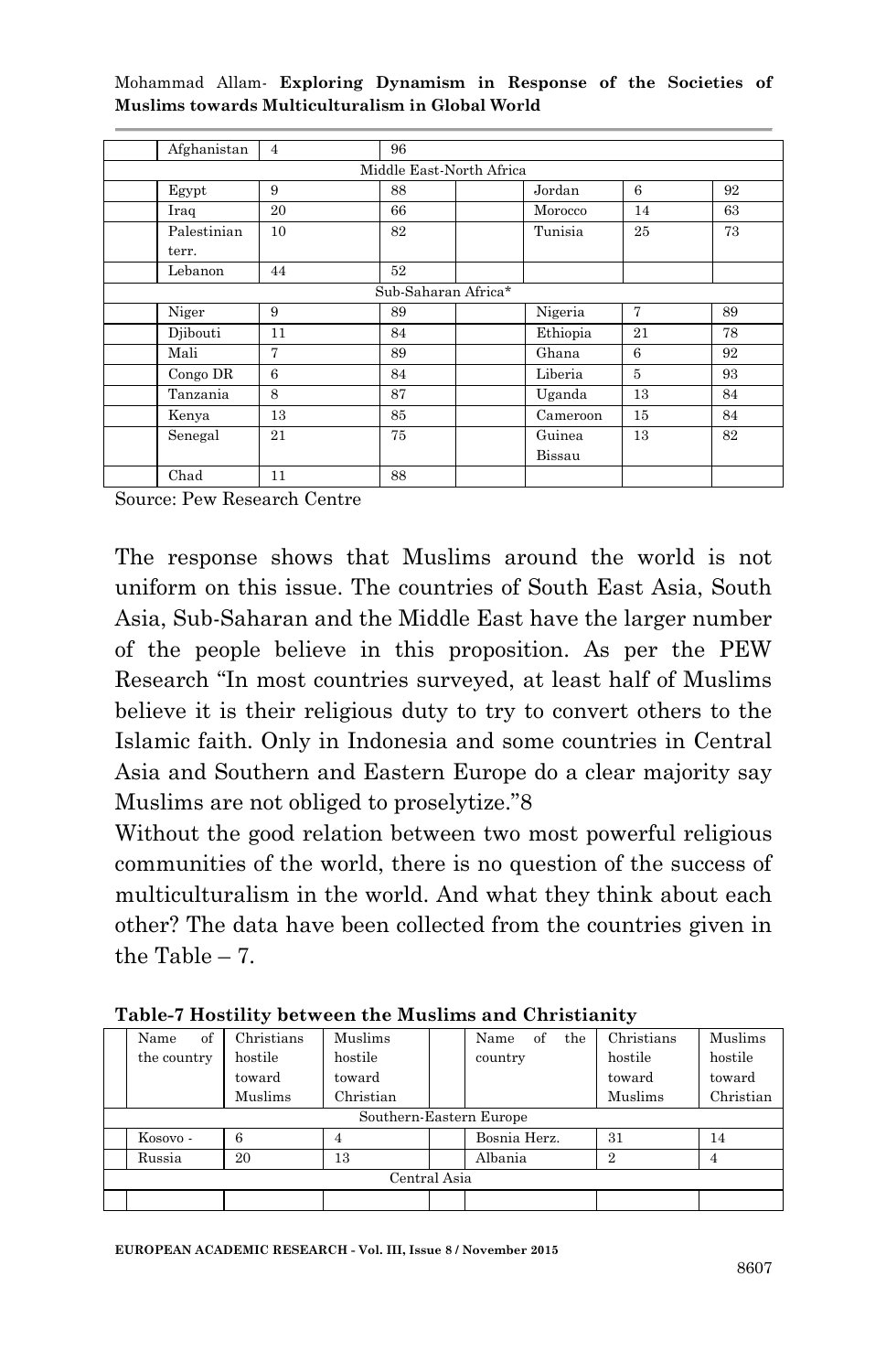| Kyrgyzstan               | 8  | 9                   | Kazakhstan |               | 6  | 6  |  |  |  |
|--------------------------|----|---------------------|------------|---------------|----|----|--|--|--|
|                          |    |                     |            |               |    |    |  |  |  |
| Southeast Asia           |    |                     |            |               |    |    |  |  |  |
| Malaysia                 | 20 | 13                  |            | Indonesia     | 21 | 16 |  |  |  |
| Thailand                 | 12 | 09                  |            |               |    |    |  |  |  |
| South Asia               |    |                     |            |               |    |    |  |  |  |
|                          |    |                     |            |               |    |    |  |  |  |
| Afghanistan              |    |                     |            |               |    |    |  |  |  |
| Middle East-North Africa |    |                     |            |               |    |    |  |  |  |
| Egypt                    | 50 | 35                  |            | Lebanon       | 27 | 27 |  |  |  |
|                          |    | Sub-Saharan Africa* |            |               |    |    |  |  |  |
| Nigeria                  | 16 | 11                  |            |               |    |    |  |  |  |
| Djibouti                 | 25 | 23                  |            | Ethiopia      | 17 | 14 |  |  |  |
| Mali                     | 10 | 21                  |            | Ghana         | 28 | 26 |  |  |  |
| Congo DR                 | 37 | 18                  |            | Liberia       | 23 | 18 |  |  |  |
| Tanzania                 | 28 | 23                  |            | Uganda        | 20 | 16 |  |  |  |
| Kenya                    | 21 | 10                  | Chad       |               | 34 | 38 |  |  |  |
| Senegal                  | 13 | 16                  |            | Guinea Bissau | 41 | 49 |  |  |  |

Source: PEW Research Centre

In most cases, the data shows that Christians are more hostile towards Muslims. What are the causes of hostilities between these two communities? According to PEW Research Centre "A minority of Muslims in 24 of the 26 countries where the question was asked say "most" or "many" Muslims and Christians are hostile toward one another. In Thailand, a small percentage of Muslims report hostilities between Muslims and Buddhists in their country"9

The change is the law of nature. The coming of modernity has divided society in most of the regions of the world. How the Muslim societies see the modernity in the context of their religion. What are their responses towards the components of modernity? How they see the outcome of modernity? Are they ready to accept modernity? The table-8 shows the response of Muslims toward modernity.

|              | Name of the | Yes<br>to | No<br>to                |  | Name<br>of   | Yes<br>to | Nο<br>to  |  |
|--------------|-------------|-----------|-------------------------|--|--------------|-----------|-----------|--|
|              | country     | Modernity | modernity               |  | the country  | Modernity | modernity |  |
|              |             |           | Southern-Eastern Europe |  |              |           |           |  |
|              | Kosovo -    | 57        | 23                      |  | Bosnia Herz. | 54        | 40        |  |
|              | Russia      | 69        | 22                      |  | Albania      | 58        | 34        |  |
| Central Asia |             |           |                         |  |              |           |           |  |
|              | Turkey      | 49        | 38                      |  | Uzbekistan   | 58        | 28        |  |

**Table- 8 Percentage of Muslims who say Yes or No to modernity**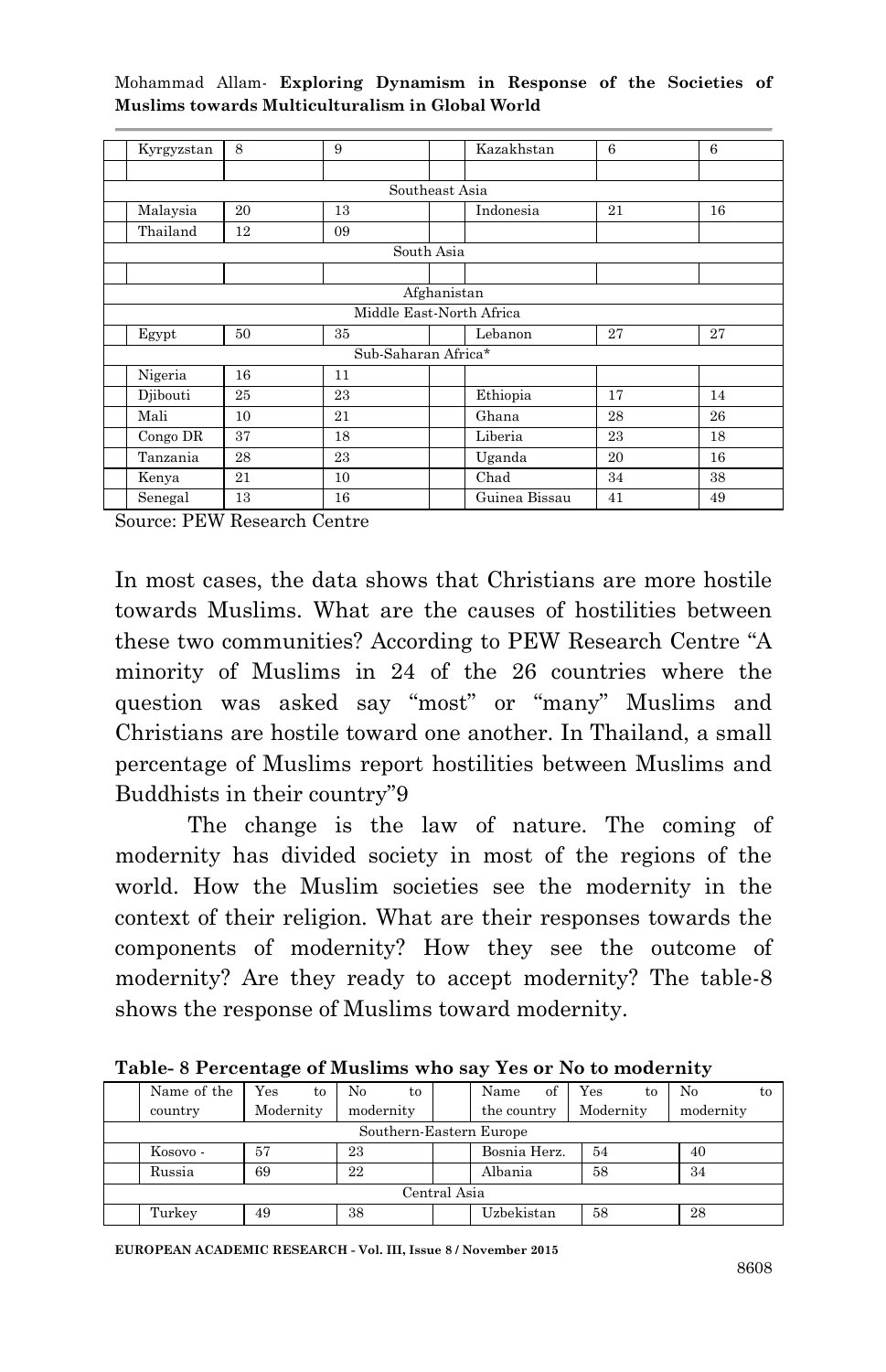| Kyrgyzstan     | 74 | 21                       |            | Kazakhstan     | 73 | 23 |  |  |
|----------------|----|--------------------------|------------|----------------|----|----|--|--|
| Tajikistan     | 69 | 20                       |            | Azerbaijan     | 79 | 13 |  |  |
| Southeast Asia |    |                          |            |                |    |    |  |  |
| Malaysia       | 59 | 23                       |            | Indonesia      | 70 | 21 |  |  |
| Thailand       | 64 | $32\,$                   |            |                |    |    |  |  |
|                |    |                          | South Asia |                |    |    |  |  |
| Bangladesh     | 39 | 55                       |            | Pakistan       | 34 | 30 |  |  |
| Afghanistan    | 56 | 32                       |            |                |    |    |  |  |
|                |    | Middle East-North Africa |            |                |    |    |  |  |
| Egypt          | 76 | 22                       |            | Lebanon        | 51 | 45 |  |  |
| Tunisia        | 46 | 50                       |            | Palestine<br>& | 72 | 21 |  |  |
|                |    |                          |            | Terri.         |    |    |  |  |
| Jordan         | 83 | 15                       |            | Iraq           | 60 | 27 |  |  |
| Morocco        | 55 | 26                       |            |                |    |    |  |  |
|                |    | Sub-Saharan Africa*      |            |                |    |    |  |  |
| Nigeria        | 51 | 38                       |            |                |    |    |  |  |
| Djibouti       | 44 | 40                       |            | Ethiopia       | 49 | 44 |  |  |
| Mali           | 52 | 16                       |            | Ghana          | 54 | 31 |  |  |
| Congo DR       | 39 | 30                       |            | Liberia        | 45 | 35 |  |  |
| Tanzania       | 50 | 47                       |            | Uganda         | 51 | 36 |  |  |
| Kenya          | 40 | 54                       |            | Chad           | 39 | 59 |  |  |
| Senegal        | 62 | 20                       |            | Guinea Bissau  | 42 | 37 |  |  |

Source: PEW Research Centre

The table-8 shows Middle East-North Africa is more open to accepting modernity than other Muslim countries. These regions are the hinter land of Islamic civilization. These data show that Muslims are not against modernity.

How many percentages of Muslims like the components of western modernity which can be seen in Western Music, movies, and television? The data given in Table-9 have been taken from the following countries given in the Table-9.

**Table-9 Showing the liking of popular culture in percentage by Muslims**

| Name of the Country | Percentage of           |              | Name of the  | Percentage of |
|---------------------|-------------------------|--------------|--------------|---------------|
|                     | people like             |              | Country      | people like   |
|                     | the Popular             |              |              | the Popular   |
|                     | Culture of              |              |              | Culture of    |
|                     | the West                |              |              | the West      |
|                     | Southern-Eastern Europe |              |              |               |
| Kosovo -            | 69                      |              | Bosnia Herz. | 62            |
| Russia              | 52                      |              | Albania      | 77            |
|                     |                         | Central Asia |              |               |
| Turkey              | 49                      |              | Uzbekistan   | 38            |
| Kyrgyzstan          | 45                      |              | Kazakhstan   | 56            |
| Tajikistan          | 57                      |              | Azerbaijan   | 55            |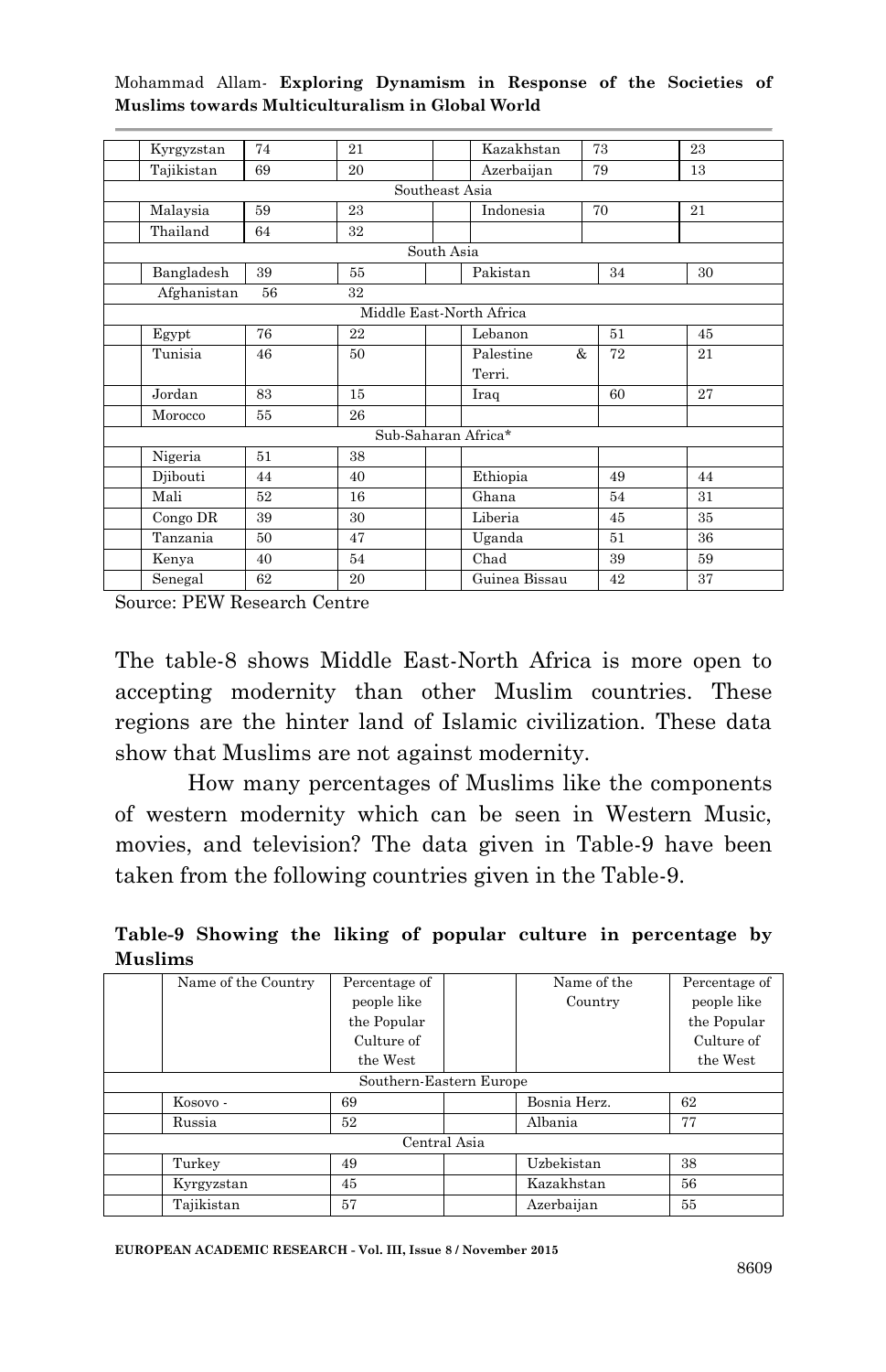|             | Southeast Asia           |                     |    |  |  |  |  |  |
|-------------|--------------------------|---------------------|----|--|--|--|--|--|
| Malaysia    | 50                       | Indonesia           | 41 |  |  |  |  |  |
| Thailand    | 22                       |                     |    |  |  |  |  |  |
|             | South Asia               |                     |    |  |  |  |  |  |
| Bangladesh  | 30                       | Pakistan            | 20 |  |  |  |  |  |
| Afghanistan | 25                       |                     |    |  |  |  |  |  |
|             | Middle East-North Africa |                     |    |  |  |  |  |  |
| Egypt       | 33                       |                     |    |  |  |  |  |  |
| Tunisia     | 38                       | Palestine & Terri.  | 37 |  |  |  |  |  |
| Jordan      | 36                       | Iraq                | 40 |  |  |  |  |  |
| Morocco     | 52                       |                     |    |  |  |  |  |  |
|             |                          | Sub-Saharan Africa* |    |  |  |  |  |  |
| Nigeria     | 51                       | Ethiopia            | 29 |  |  |  |  |  |
| Djibouti    | 48                       | Ghana               | 53 |  |  |  |  |  |
| Mali        | 62                       | Liberia             | 55 |  |  |  |  |  |
| Congo DR    | 42                       | Uganda              | 47 |  |  |  |  |  |
| Tanzania    | 33                       | Chad                | 53 |  |  |  |  |  |
| Kenya       | 50                       | Guinea Bissau       | 71 |  |  |  |  |  |
| Senegal     | 56                       |                     |    |  |  |  |  |  |

Source: PEW Research

The surprising fact is that Bollywood is more popular in Muslim Countries than Western entertainment. According to Pew research Centre "Bollywood cultural exports music and movies from India are broadly popular in Central Asia, where at least half of Muslims in all the countries surveyed say they enjoy this type of entertainment."10

In political matter, democracy is another bone of contention between Islamic countries and the western nations. Most of the major nations of Islamic world have non0democratic form of government. The rulers of Muslim countries are not in favour of democratic system while the western nation approach towards Muslim nations is full of duality. They criticize Muslim nations for not to be democratic while they help the nondemocratic nations to topple the democratic governments. The example can be seen in case of Palestine, Egypt, Pakistan etc.

In case of religious freedom, the Muslims are not worse as projected by the media around the world. In spite of this duality how many percentages of people back the democracy and religious freedom? The Table-10, show the backing of democracy in the Muslims regions.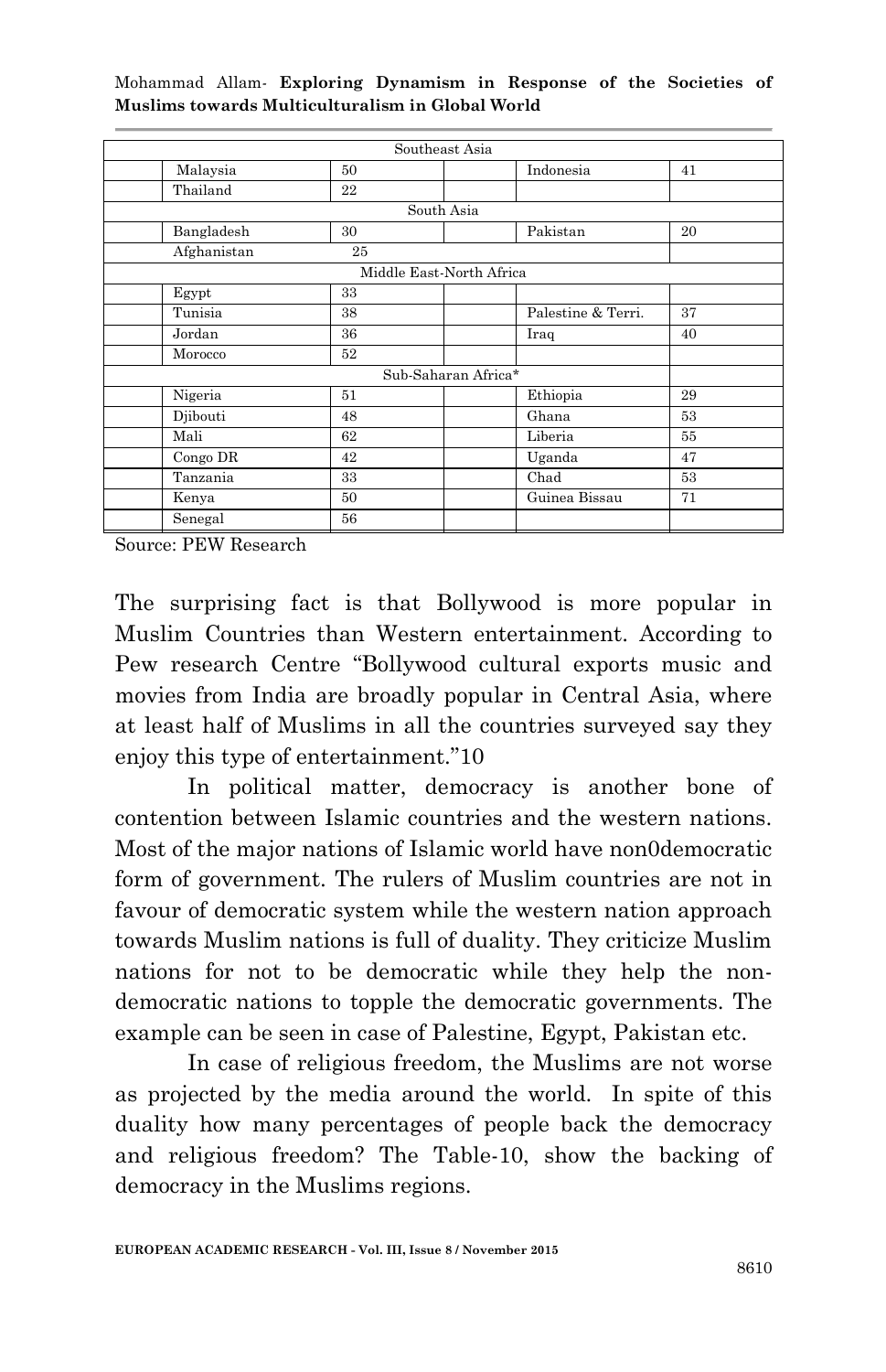| S.No.                      | Name of the Region             | Prefer         | Say religious freedom |
|----------------------------|--------------------------------|----------------|-----------------------|
|                            |                                | democracy over | is a good thing       |
|                            |                                | strong leader  |                       |
|                            | <b>Southern Eastern Europe</b> | 58             | 95                    |
| $\mathbf{2}$               | South East Asia                | 64             | 93                    |
| $\boldsymbol{\mathcal{S}}$ | Central Asia                   | 52             | 92                    |
| $\overline{\bf{4}}$        | South Asia                     | 45             | 97                    |
| 5                          | Middle East and North          | 55             | 85                    |
|                            | Africa                         |                |                       |
| 6                          | Sub-Saharan Africa             | 72             | 94                    |

**Table – 10 percentage of the people back the democracy and religious freedom**

Source: PEW Research Centre

The data from Table-10 show that in most of the countries, people prefer democracy over strong leadership (kingship or dictatorship). The percentage of people believe in religious freedom is very high. These data show that the problem with regard to religious freedom and promotion of democracy is not with the common Muslims but somewhere. It may be with political leadership of Muslim nations or foreign powers intervening in the Islamic countries.

There is no denying of the fact, that religious leaders in Muslim societies play very important role. Islam has molded the religious and political authority into a single body and individual. The period of Khilafat and life of numerous khalifas (caliphates) are examples of embodying the religious and political authority into one. In later years, the efforts of political thinkers of Islamic and western worlds destabilize the political system of Islam by arguing the separation of powers. The works of Montesquieu on the division of powers brought revolutionary changes in the political discourse of the world. And Islam could not escape. As a result, Islamic political system brought one more important class into the society of Muslims. This was the emergence of "Ulema" or religious leaders. Otherwise, there is no provision of the division of religious and political obligations in Islam. How the Muslims see the political role of their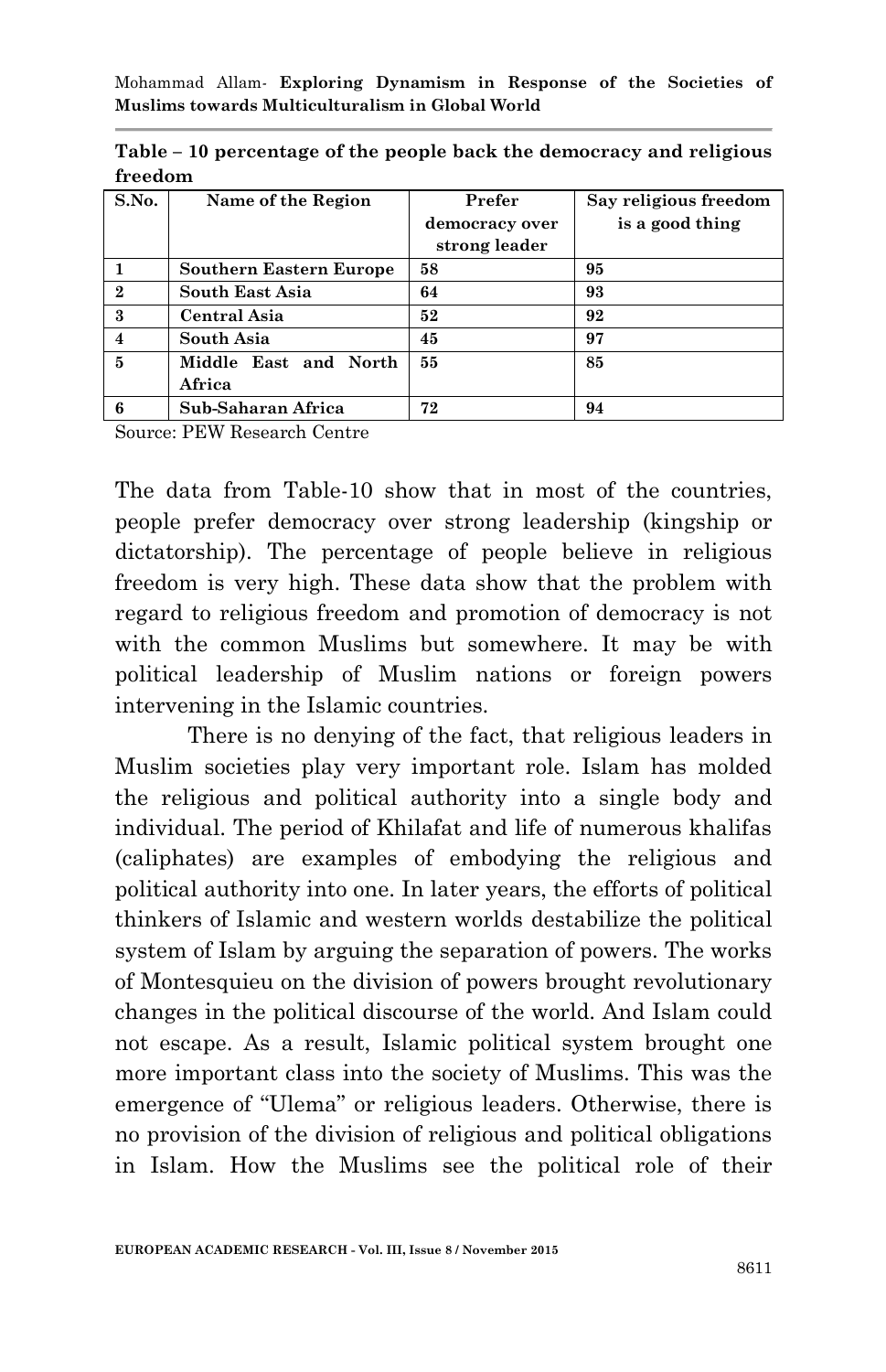religious leaders. The Table-11 gives the beliefs of the Muslims about their religious leaders.

| S. No                      | Regions of the World | Median % of Muslims who believe religious |
|----------------------------|----------------------|-------------------------------------------|
|                            |                      | leaders should have political influence.  |
|                            | South East Asia      | 79                                        |
| $\bf{2}$                   | South Asia           | 69                                        |
| $\boldsymbol{\mathcal{S}}$ | East-North<br>Middle | 65                                        |
|                            | Africa               |                                           |
|                            | Central Asia         | 28                                        |
| 5                          | Southern-Eastern     | 22                                        |
|                            | Europe               |                                           |

**Table-11: shows the religious leaders should have political influence**

Source: PEW Research

The Table-11 shows that Muslims majority regions give a bigger role to play to their religious leaders. There are many reasons for this. One of the important causes is the creation and nourishment of the religious leaders in these regions by the rulers who serve the interest of ruling class from time to time. The best example can be seen from Pakistan where the political leaders with the help of religious leaders, America and others helped Mujahid of Afghanistan against Russia.

One of the major threats to multiculturalism is the curtailment of freedom by religious groups to practice their faith. What is the attitude of the Muslims towards the religious freedom of others? In many countries of Asia where Muslims are in the minority, the attitude of Muslims serves as a model for reaction by the religious groups of non-Muslim nations. The Table-12 gives the data on religious freedom in Muslim societies towards other religions.

|  |  |  | Table- 12 Freedom to Practice their Faith, Percentage of Muslims     |  |
|--|--|--|----------------------------------------------------------------------|--|
|  |  |  | who say they (other religions) are very free to practice their faith |  |

| Name of                 | They       | People of | Diff. | Name of | They       | People  | Diff. |  |
|-------------------------|------------|-----------|-------|---------|------------|---------|-------|--|
| the country             | themselves | other     |       | the     | themselves | of      |       |  |
|                         |            | religion  |       | country |            | other   |       |  |
|                         |            |           |       |         |            | religio |       |  |
| n                       |            |           |       |         |            |         |       |  |
| Southern-Eastern Europe |            |           |       |         |            |         |       |  |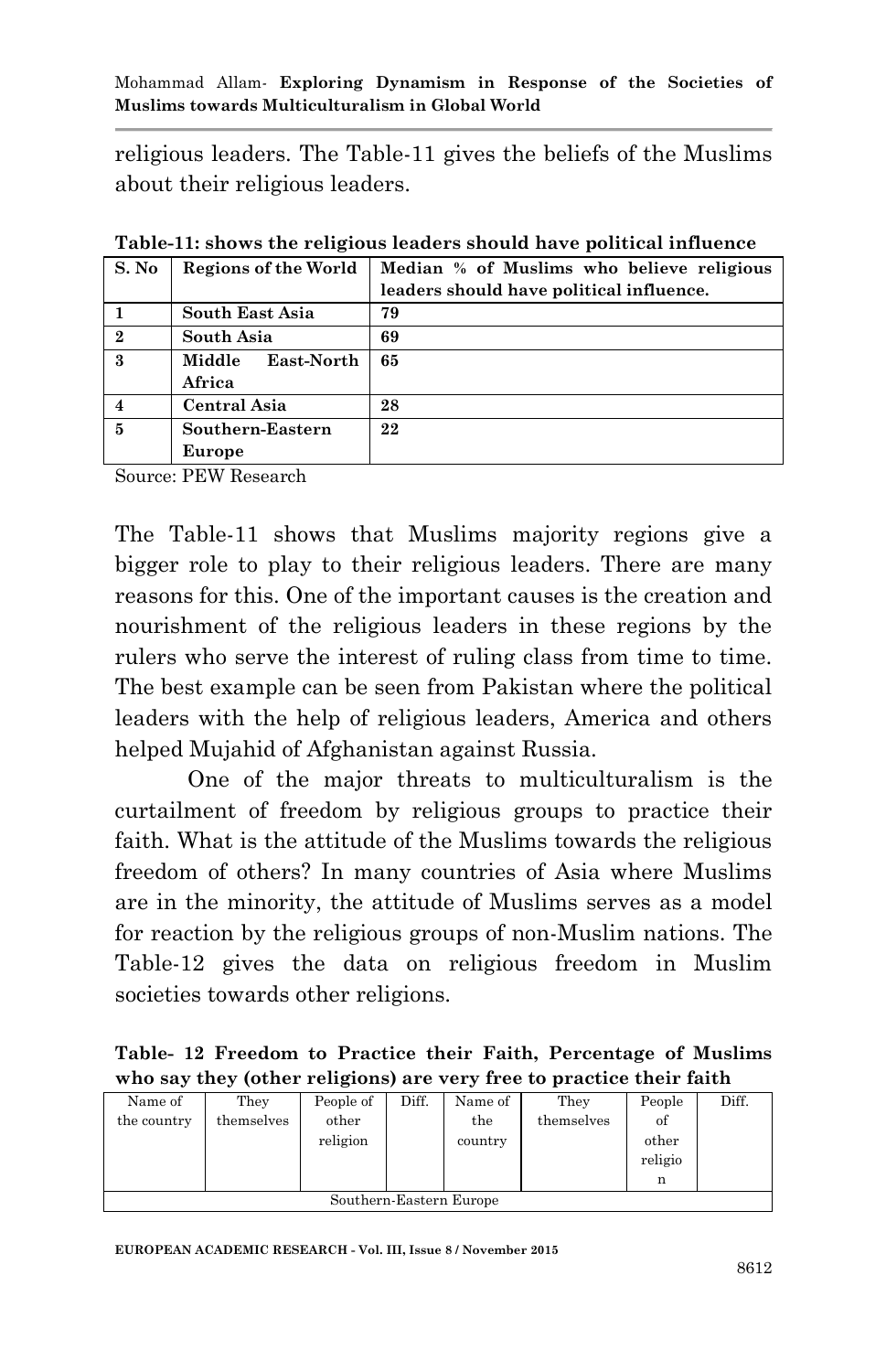| Kosovo -                    | 84 | 85 | $-1$                     | Bosnia       | 74              | 71 | $+3$     |
|-----------------------------|----|----|--------------------------|--------------|-----------------|----|----------|
|                             |    |    |                          | Herz.        |                 |    |          |
| Russia                      | 52 | 51 | $+1$                     | Albania      | 79              | 76 | $+3$     |
| Central Asia                |    |    |                          |              |                 |    |          |
| Turkey                      | 78 | 58 | $+20$                    | Uzbekis      | 39              | 26 | $+13$    |
|                             |    |    |                          | tan          |                 |    |          |
| Kyrgyzstan                  | 68 | 48 | $+20$                    | Kazakh       | 68              | 57 | $+11$    |
|                             |    |    |                          | stan         |                 |    |          |
| Tajikistan                  | 60 | 47 | $+17$                    | Azerbai      | $\overline{71}$ | 64 | $+07$    |
|                             |    |    |                          | jan          |                 |    |          |
| Southeast Asia              |    |    |                          |              |                 |    |          |
| Malaysia                    | 72 | 60 | $+12$                    | Indone       | 75              | 64 | $+11$    |
|                             |    |    |                          | sia          |                 |    |          |
| Thailand                    | 84 | 79 | $+5$                     |              |                 |    |          |
|                             |    |    | South Asia               |              |                 |    |          |
| Bangladesh                  | 70 | 62 | $+12$                    | Pakist       | 88              | 75 | $+13$    |
|                             |    |    |                          | an           |                 |    |          |
| Afghanistan                 | 72 |    |                          |              |                 |    |          |
|                             |    |    | Middle East-North Africa |              |                 |    |          |
| Egypt                       | 46 | 31 | $+15$                    | Leban        | 90              | 89 | $+1$     |
|                             |    |    |                          | on           |                 |    |          |
| Tunisia                     | 80 | 81 | $-1$                     | Palesti      | 60              | 56 | $+4$     |
|                             |    |    |                          | &<br>ne      |                 |    |          |
|                             |    |    |                          | Terri.       |                 |    |          |
| Jordan                      | 73 | 51 | $+22$                    | Iraq         | 48              | 37 | $+11$    |
| Morocco                     | 88 | 78 | $+10$                    |              |                 |    |          |
|                             |    |    | Sub-Saharan Africa*      |              |                 |    |          |
| Niger                       | 92 | 82 | $+10$                    | Ethiopi      | 78              | 79 | $-1$     |
|                             |    |    |                          | $\mathbf{a}$ |                 |    |          |
| Djibouti                    | 79 | 65 | $+14$                    | Ghana        | 97              | 97 | $\Omega$ |
| Mali                        | 83 | 78 | $+5$                     | Liberia      | 83              | 80 | $+3$     |
| Congo DR                    | 69 | 70 | $-1$                     | Uganda       | 78              | 86 | $-8$     |
| Tanzania                    | 93 | 89 | $+4$                     | Chad         | 70              | 68 | $+2$     |
| Kenya                       | 67 | 70 | $-03$                    | Guinea       | 82              | 83 | $-1$     |
|                             |    |    |                          | Bissau       |                 |    |          |
| Senegal                     | 97 | 93 | $+4$                     | Nigeria      | 79              | 76 | $+3$     |
| Source: Pew Research Centre |    |    |                          |              |                 |    |          |

The data from Table-12 shows that the most liberal region of the Islamic world is European nations where the difference is negligible while the big differences can be seen from the nations of Central Asia. The land of Islam- the Middle East is not as volatile as projected by Media.

Another issue in seeing the dynamism in the response of Muslims is to see the attitude of them towards extremism. The word extreme can convey different meaning to different groups of people. There is needed to take liberal attitude while defining the extremism. In term of religious extremism, there must be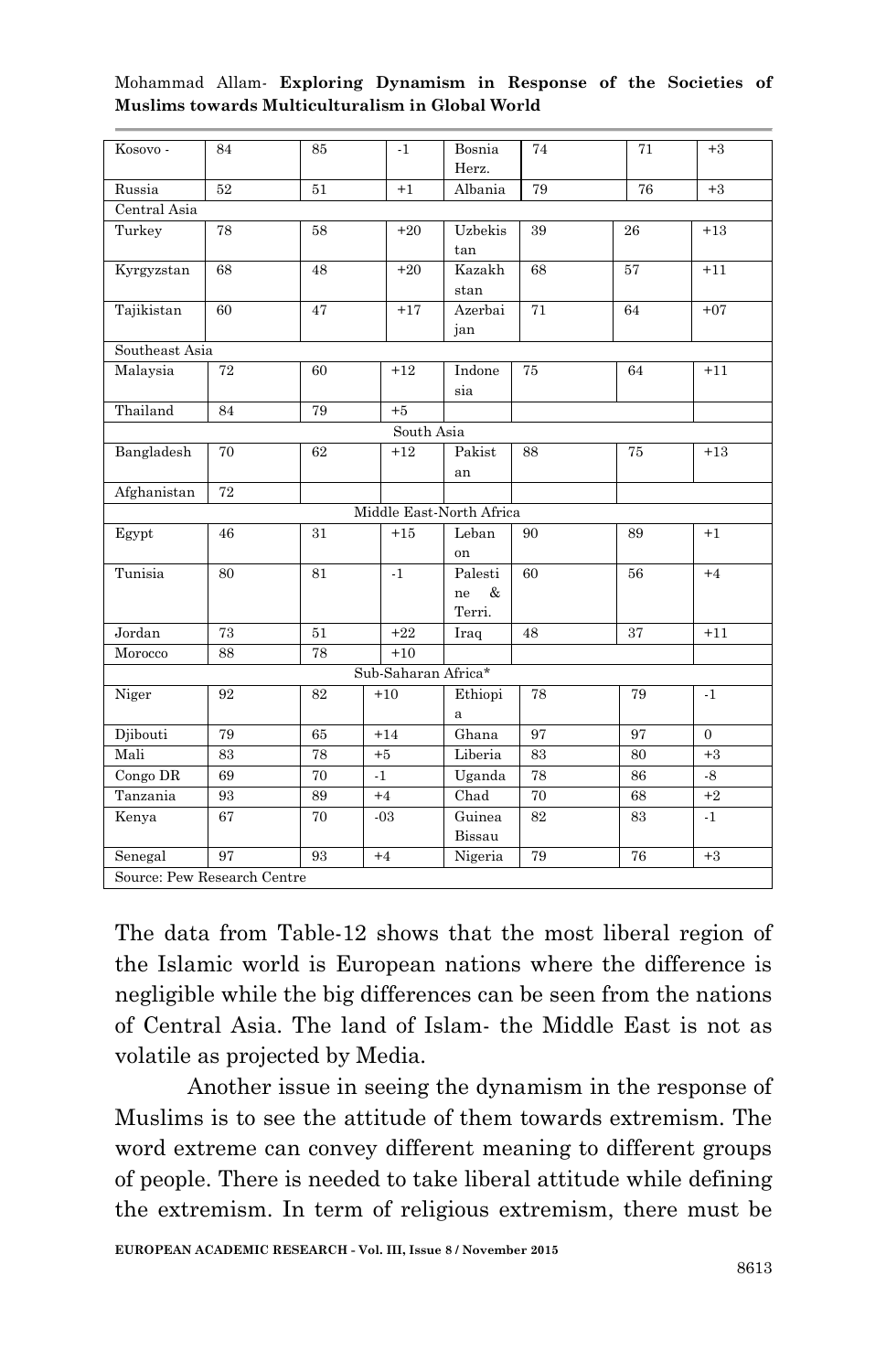seen the reaction towards other religion, not the following of own religion in totality. Here the Table-13 gives the concern level of the Muslim societies towards all sort of extremism.

|           | Table-13 Percentage of Muslims who are very or somewhat |  |  |  |  |
|-----------|---------------------------------------------------------|--|--|--|--|
| concerned |                                                         |  |  |  |  |

| Name of the Country | <b>Muslim Extremism</b>  |           |
|---------------------|--------------------------|-----------|
|                     |                          | concerned |
|                     | Southern-Easter Europe   |           |
| Kosovo-             | 22                       | 45        |
| Russia              | 20                       | 46        |
| Bosnia Herz.        | 27                       | 63        |
| Albania             | 9                        | 21        |
|                     | Central Asia             |           |
| Azerbaijan          | 46                       | 63        |
| Kazakhstan          | 32                       | 62        |
| Tajikistan          | 24                       | 39        |
| Kyrgyzstan          | 23                       | 37        |
| Turkey              | 13                       | 06        |
|                     | Southeast Asia           |           |
| Indonesia           | 53                       | 78        |
| Malaysia            | 08                       | 63        |
|                     | South Asia               |           |
| Pakistan            | 40                       | 56        |
| Bangladesh          | 22                       | 55        |
|                     | Middle East-North Africa |           |
| Iraq                | 45                       | 68        |
| Tunisia             | 25                       | 67        |
| Jordan              | 20                       | 67        |
| Morocco             | 20                       | 65        |
| Egypt               | $22\,$                   | 62        |
| Palestinian Terr.   | 22                       | 56        |
| Lebanon             | 19                       | 46        |
|                     | Sub-Saharan Africa*      |           |
| Nigeria             | 26                       | 50        |
| Djibouti            | 36                       | 49        |
| Mali                | 20                       | 28        |
| Congo DR            | 10                       | 39        |
| Tanzania            | 16                       | 46        |
| Kenya               | 33                       | 57        |
| Senegal             | 17                       | 45        |
| Ethiopia            | 24                       | 52        |
| Ghana               | 45                       | 62        |
| Liberia             | 24                       | 46        |
| Uganda              | 27                       | 54        |
| Chad                | 33                       | 61        |
| Guinea Bissau       | 54                       | 72        |

Source: PEW Research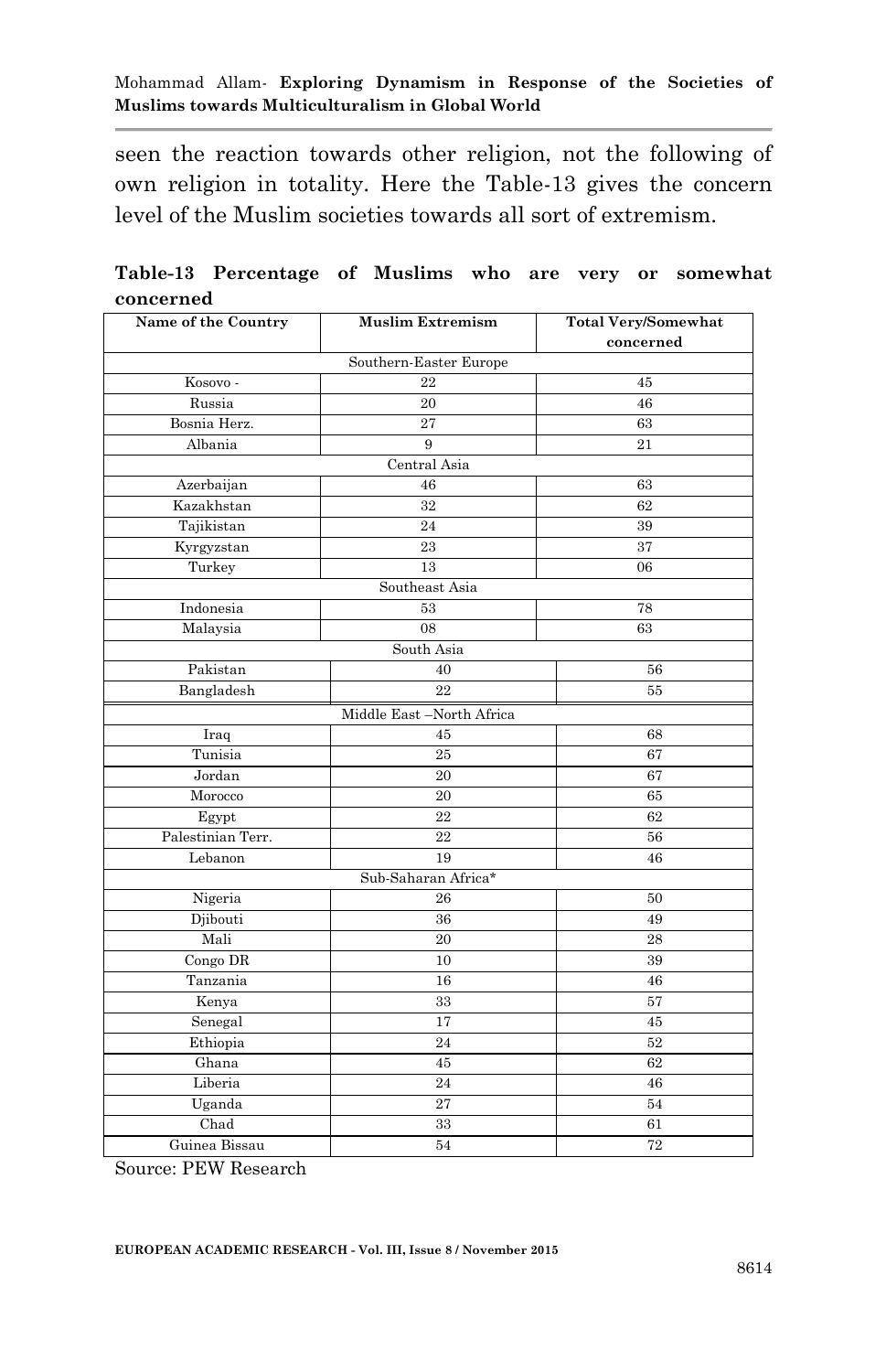The data from Table-13 shows that the major concerned areas are South East Asia, Middle East-North Africa, and South Asia. There should be questions on the causes of the extremism in these regions. Does the extremism inherent in the Muslims or political promoted by the foreign intervening powers or the functioning of the Muslim rulers?

As per the survey, there is "widespread concern about religious extremism in southeast Asia, South Asia, and the Middle East-North African region." 11 The survey finds that they are more concerned about the Muslims extremists than other extremists group.

The important thing for the Muslims is to live according to the Sharia, the laws drawn from the various sources of Islam. The strict implementation of Sharia means, no liberalism for those who believe in the modern way of life e.g. drinking wine, Pub culture, Brothels, homosexuality, lesbianism etc. The implementation of Sharia means strict life codes to the Muslims too. In such cases, there would be very little space for other cultures and religions which are the antagonist to Islam. The implementation of Sharia in Islamic countries depends upon the will of the people and power of the ruler. How many percentages of people back the Sharia? The Table-14 shows the data for favouring of the Sharia in the given regions.

| S.No. | Name of the Region      | Median % of Muslims<br>who<br>favour |
|-------|-------------------------|--------------------------------------|
|       |                         | enshrining Sharia                    |
|       | South Asia              | 84                                   |
| 2     | South East Asia         | 77                                   |
| 3     | Middle East and North   | 74                                   |
|       | Africa                  |                                      |
|       | Sub-Saharan Africa      | 64                                   |
| -5    | Southern Eastern Europe | 18                                   |
| 6     | Central Asia            | 12                                   |

**Table- 14 Data about favouring enshrining of sharia.** 

Source: PEW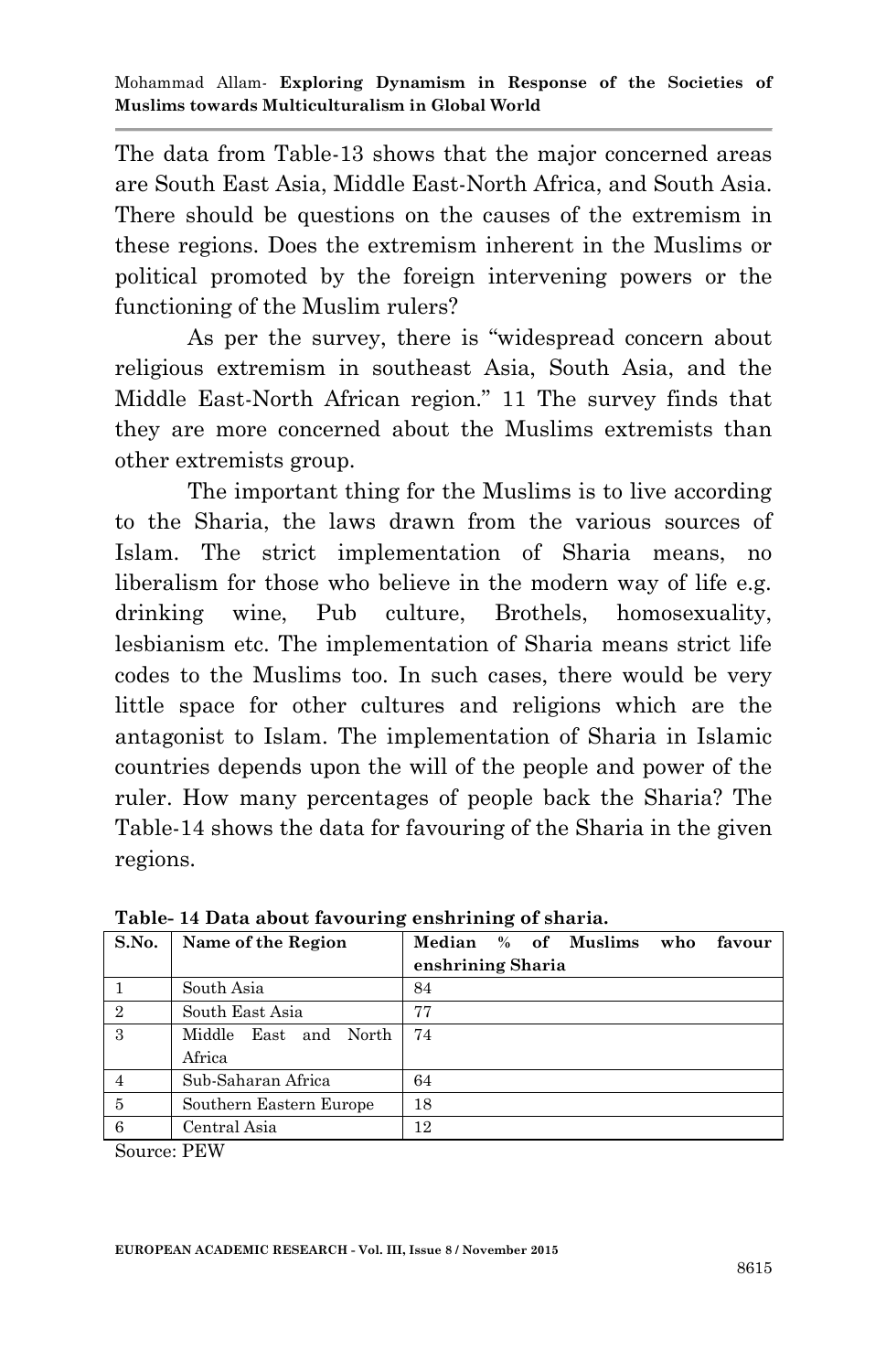The data from Table-14 show that 84 percent people of South Asia favour Sharia. While the percentage of the people favouring Sharia from South East Asia, Middle East and North Africa and Sub-Saharan Africa are 77, 74 and 64 respectively. The percentage of Southern Europe and Central Asian nations is negligible.

The favouring of Sharia in South Asia, Middle East and North Africa and Sub-Saharan regions are the presence of the Muslims as majority communities .There should not be a matter of concern if they allow the other religious groups to follow their own religion without any interference. The Muslims can follow own sharia. And to know the fact, there is essential to know the opinion of the minority communities on the application of sharia. If Sharia is not creating any problem for them then, there is no need to question and make hue and cry on the application of Sharia in these regions.

Can Multiculturalism develop if people believe in the different level of morality? What are the constituents of morality? What is the standard of accepted morality? What are the sources of morality? Can the people of the world accept the same moral standard? What will decide the application of morality in the whole world? There is a serious difference between the Muslims and the people of other religions on the question of acceptance of morality which creating disunity among the people. This is also creating major hurdles in the way of multiculturalism. Here, there are some issues which have been considered as a part of morality in advanced nations. These are beliefs in one god, prostitution, Homosexuality, suicide, extra-marital affairs etc. What will decide what is morally right? What the Muslims think on these issues.

On the issue of believing in one God to be, Table-15 shows the median% responses of the Muslims.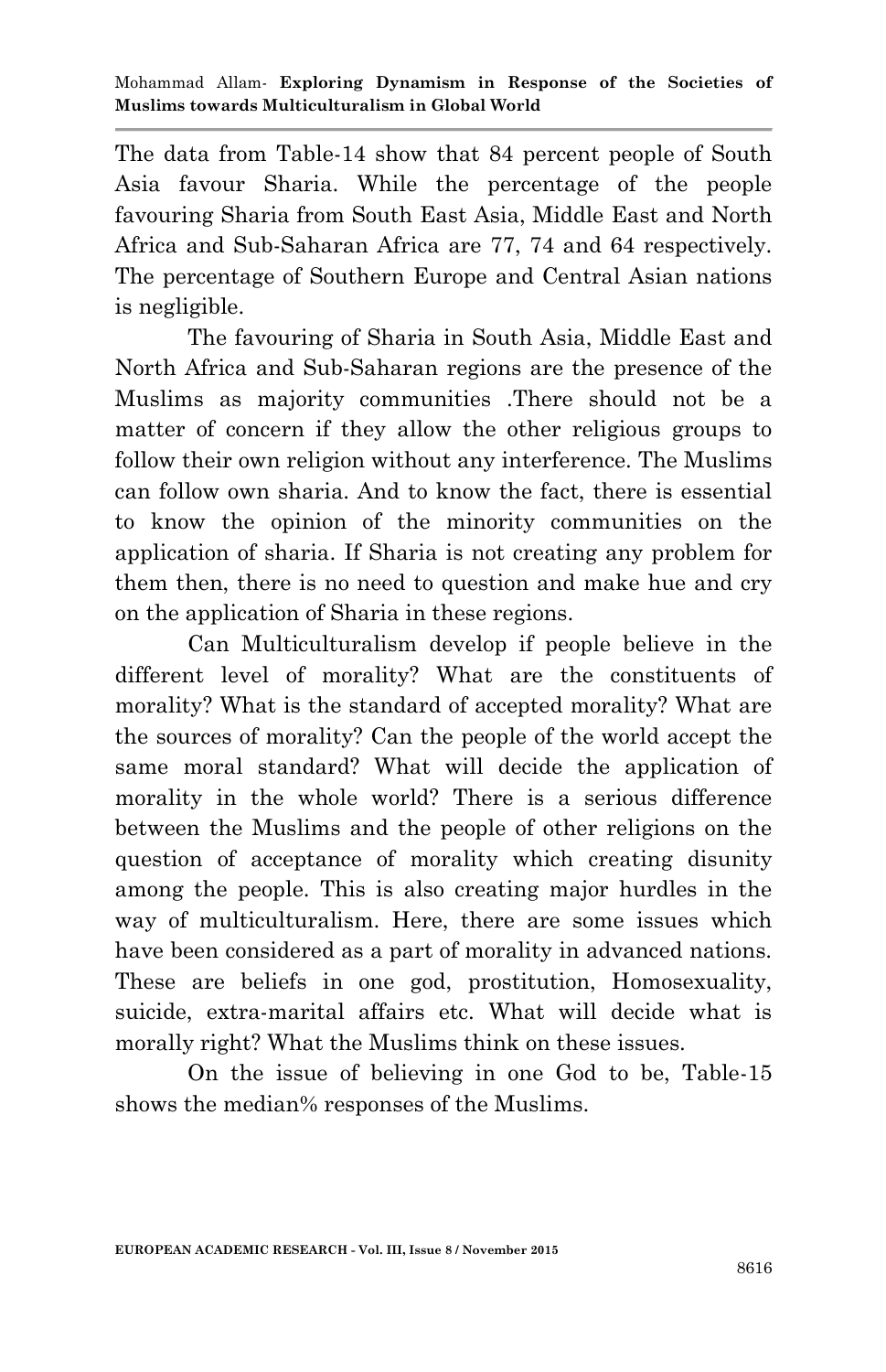| <b>ULLE</b> guu |                                   |                                    |  |  |  |  |
|-----------------|-----------------------------------|------------------------------------|--|--|--|--|
| S. No.          | Name of the Region                | Median % of Muslims who say yes to |  |  |  |  |
|                 |                                   | believe in one god to be moral     |  |  |  |  |
|                 | South Asia                        | 87                                 |  |  |  |  |
| $\mathfrak{D}$  | South East Asia                   | 94                                 |  |  |  |  |
| 3               | Middle<br>and North<br>$\rm East$ | 91                                 |  |  |  |  |
|                 | Africa                            |                                    |  |  |  |  |
|                 | Sub-Saharan Africa                | 70                                 |  |  |  |  |
| 5               | Southern Eastern Europe           | 61                                 |  |  |  |  |
| 6               | Central Asia                      | 69                                 |  |  |  |  |

**Table-15 Median % of Muslims who say yes to be moral by believing in one god**

Source: PEW Research

The Table-15 shows that for the Muslims believing in one god is criteria to be called a moral person. The percentage of people believe in one god to be moral is very high in Muslims countries. The percentage is 94% in South East Asia, 91% in the Middle East and North Africa, 87 % in South Asia, 70% in Sub-Saharan Africa, 69% in Central Asia and 61% in Southern Eastern Europe .Believing in one god is the foundation of Islam and first and foremost condition to be Muslims. No Muslim can deny it.

How Muslim societies see the standard of morality? There is data which show how the societies of Muslim use to see the following practices of other societies an act of immorality While other accept these practices as the sign of modernity and development. In such cases, the conflict is inevitable which is not good for multiculturalism.Table-16 shows the wide agreement that certain behaviours morally wrong.

#### **Table-16 Median % of Muslims who say each behaviour is morally wrong.**

| S.No | the<br>ិ<br>Region<br>World       | Prostitution | osexuality<br>Home | Suicide | Outside<br>å,<br>α<br>Sex<br>mar | Drinking<br>Alcohol | ortion<br>å | asia<br>ä<br>Euth |
|------|-----------------------------------|--------------|--------------------|---------|----------------------------------|---------------------|-------------|-------------------|
|      | Souther<br>n<br>Eastern<br>Europe | 90           | 83                 | 83      | 67                               | 62                  | 71          | 64                |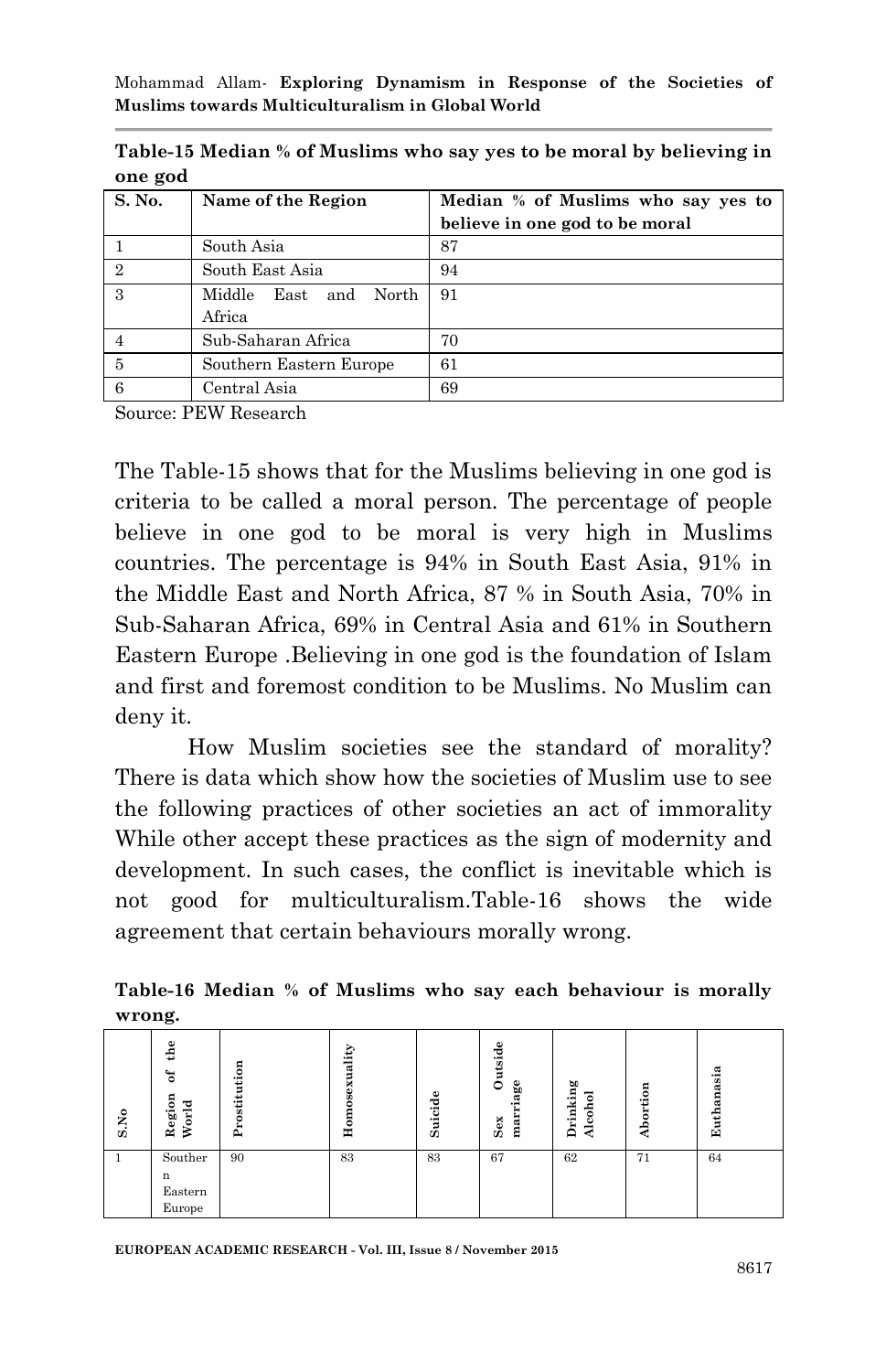| $\overline{2}$ | Central<br>Asia                          | 89 | 85 | 80 | 85 | 66 | 61 | 62 |
|----------------|------------------------------------------|----|----|----|----|----|----|----|
| 3              | South<br>East<br>Asia                    | 94 | 95 | 95 | 94 | 93 | 93 | 88 |
| $\overline{4}$ | South<br>Asia                            | 84 | 79 | 80 | 87 | 82 | 64 | 68 |
| 5              | Middle<br>East<br>and<br>North<br>Africa | 95 | 93 | 82 | 94 | 84 | 72 | 75 |
| 6              | Sub-<br>Sahara<br>n<br>Africa*           | 91 | 91 | 89 | 78 | 82 | 88 | 80 |

Source: PEW Resource

\*Data for all countries except Niger from "Tolerance and Tension: Islam and Christianity in sub-Saharan Africa".

The Table-16 shows that most of the practices of modernity are rejected by the Muslims with majority while the same is accepted by the people of other religious groups. As a result, there is found wider differences between the Muslims and other religious communities. These differences are major hurdles in the way of development of multiculturalism and cause of emergence of the radical groups in both sides. There is no need to ask such question to any religious groups which challenge the core principle of those religious groups.

There are certain issues that are the bone of contention among the people of various cultures. What is right in one culture could not be right in another culture. The rights of the women are such issues. The Table-17 gives the opinion of the Muslims towards certain rights of the women. What is the position of the rights of the women in Sharia? Table-17 shows the Sharia and Moral beliefs on the rights of the women.

| Table-17 Opinion about Sharia and moral Belief (in context of divorce |  |
|-----------------------------------------------------------------------|--|
| and family planning).                                                 |  |

| S.No |            | Name of the $\frac{1}{2}$ who say divorce is |               |                       |        | % who say family planning |       |
|------|------------|----------------------------------------------|---------------|-----------------------|--------|---------------------------|-------|
|      | country    | morally acceptable                           |               | is morally acceptable |        |                           |       |
|      |            | Favor                                        | <b>Oppose</b> | diff                  | Favor  | Oppose                    | diff  |
|      |            | Sharia                                       | sharia        |                       | Sharia |                           |       |
|      | Bangladesh | 66                                           | 44            | $+22$                 | 50     | 28                        | $+22$ |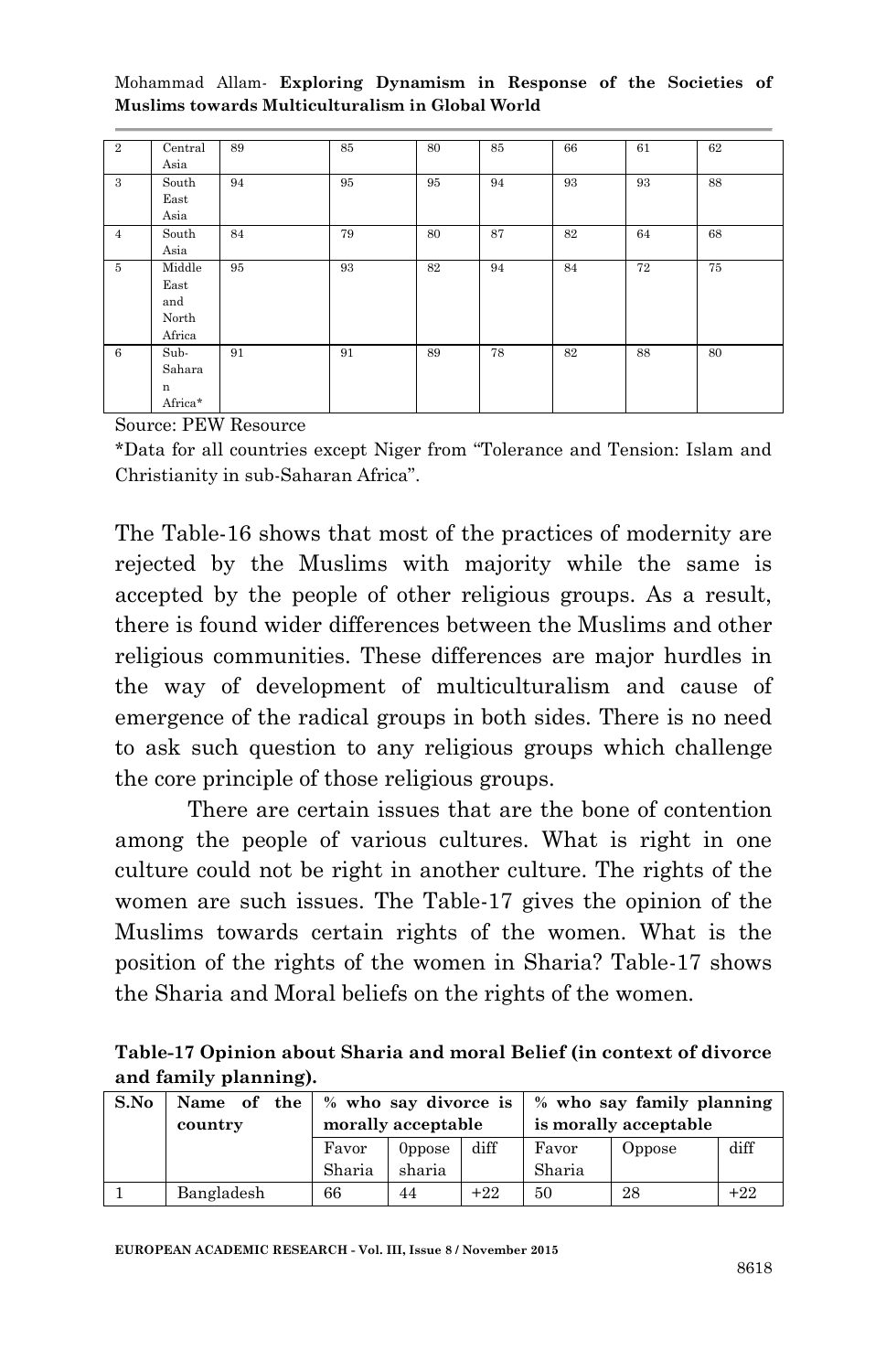| 2 | Lebanon    | 72 | 61 | $+11$ | 36 | 49 | -13   |
|---|------------|----|----|-------|----|----|-------|
| 3 | Albania    | 26 | 55 | $-39$ |    |    |       |
|   | Kazakhstan | 26 | 59 | -33   | 28 | 52 | $-24$ |
| 5 | Russia     | 41 | 60 | $-19$ | 30 | 45 | $-15$ |
| 6 | Kosovo     | 45 | 57 | $-12$ |    |    |       |
|   | Kyrgyzstan | 38 | 48 | $-10$ | 41 | 51 | $-10$ |

Mohammad Allam*-* **Exploring Dynamism in Response of the Societies of Muslims towards Multiculturalism in Global World**

Source: PEW Research

The Table-17 shows the acceptance of women rights in the context of Sharia. On the question of favour of divorce and opposition on the basis of Sharia, the differences are ranging from -39 to +22.On the question of family planning in the context of Sharia the differences are -24 to +22.So, in both cases, the rights of the women are not in the light of present day demand while the women of other religious groups have such rights on their will in the context of divorce and the Family planning.

The other rights of women like freedom of veil and her choice of marriage are given in the table-18.These two rights are major points of the tussle between the Muslims and others both on cultural and religious grounds. Due to the practice of these two, many critics of Islam termed it as least modern religion.

**Table-18 shows the attitudes toward Women's Rights (Median % of Muslims who completely or mostly agree on the following rights of the women)**

| S.No.          | Name of the Region      | A women should have<br>the right to choose if<br>she veils | A wife must obey<br>her husband |
|----------------|-------------------------|------------------------------------------------------------|---------------------------------|
|                | Southern Eastern Europe | 88                                                         | 43                              |
| $\overline{2}$ | South East Asia         | 79                                                         | 93                              |
| 3              | Central Asia            | 73                                                         | 70                              |
|                | South Asia              | 56                                                         | 88                              |
| 5              | Middle East and North   | 53                                                         | 87                              |
|                | Africa                  |                                                            |                                 |
| 6              | Sub-Saharan Africa      | 40                                                         |                                 |

Source: PEW Research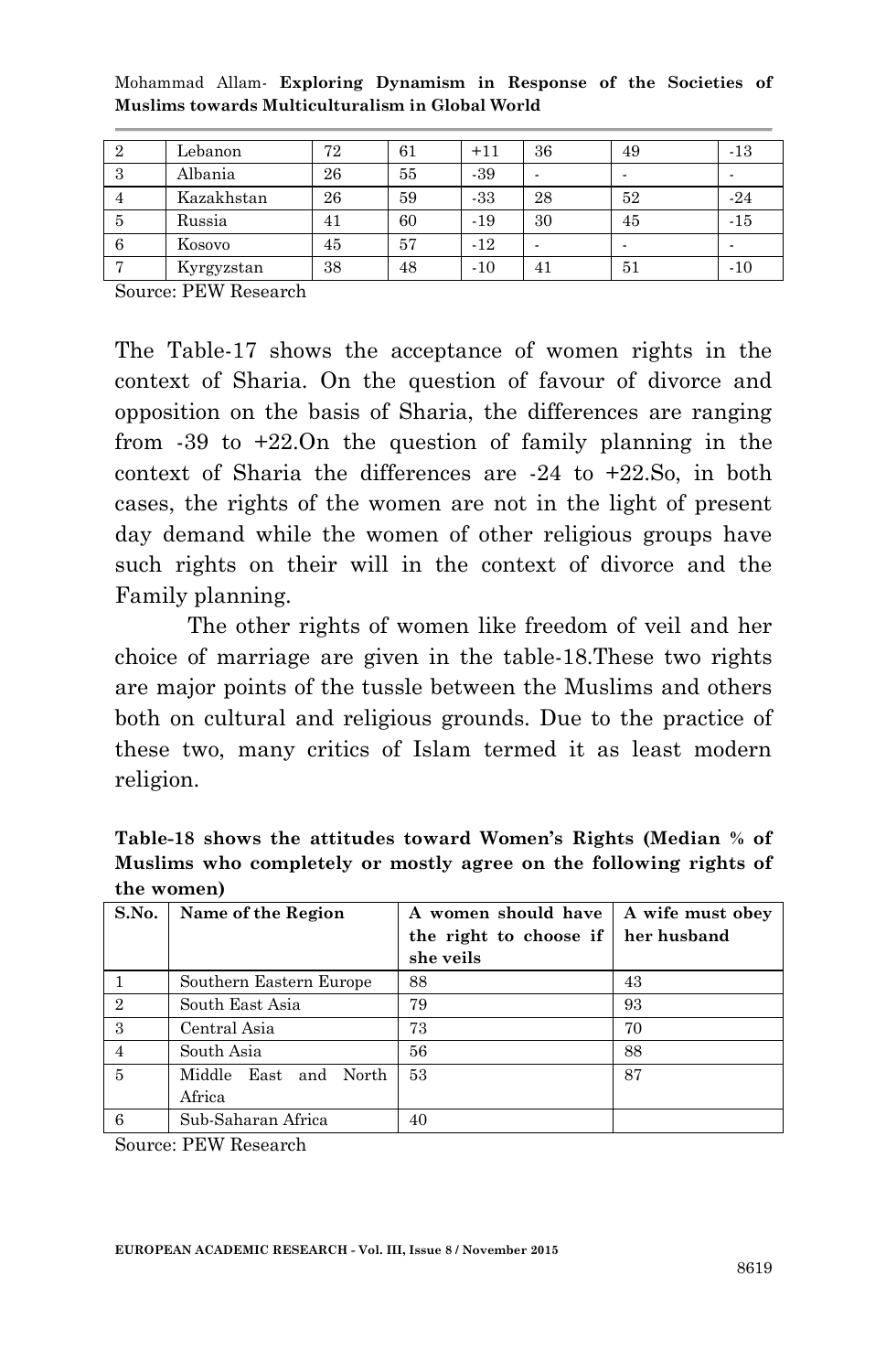The data from Table-18 shows that women have the choice with thumbing approval for the veil. In the case of the choice of obeying her husband, the woman has not approval of the majority. This shows the lack of application of modern values in the Islamic countries. The noteworthy matter is that in more educated and modern society like European nations, the women have more freedom and equality.

What is the attitude of Muslims toward Suicide Bombing? Are they justified it or not? The suicide bombing is not allowed in Islam until it is not used as a weapon to defend himself. The Muslims are not the first community that is using suicide bombing as a deterrent in present day. On the major scale suicide bombing has been used by Liberation of Tamil Tiger Elam (LTTE) in Srilanka. This organization also used suicide bombing to kill Indian Prime Minister Rajiv Gandhi. The increasing use of suicide bombing as a deterrent or create havoc among enemies has been rising in the Muslim countries due to the inaction of Islamic Ulema. It has been seen that Ulema affiliated to one party legalize it while Ulema affiliated to other faction illegalize it. What the opinion of the people on this issue of suicide bombing? The Table-19 shows the opinion of Muslims towards suicide bombing.

| Name of the countries | who<br>Percentage      | Often/sometimes |
|-----------------------|------------------------|-----------------|
|                       | rarely/never justified | justified       |
| Kosovo -              | 82                     | 11              |
| Russia                | 90                     | 04              |
| Bosnia Herz.          | 96                     | 03              |
| Albania               | 92                     | 04              |
|                       | Central Asia           |                 |
| Azerbaijan            | 96                     | 01              |
| Kazakhstan            | 95                     | 02              |
| Tajikistan            | 85                     | 03              |
| Kyrgyzstan            | 82                     | 10              |
| Turkey                | 78                     | 15              |
|                       | Southeast Asia         |                 |
| Indonesia             | 92                     | 07              |

**Table -19 Percentage of Muslims who say Suicide bombing in defense of Islam or Favouring Suicide bombing**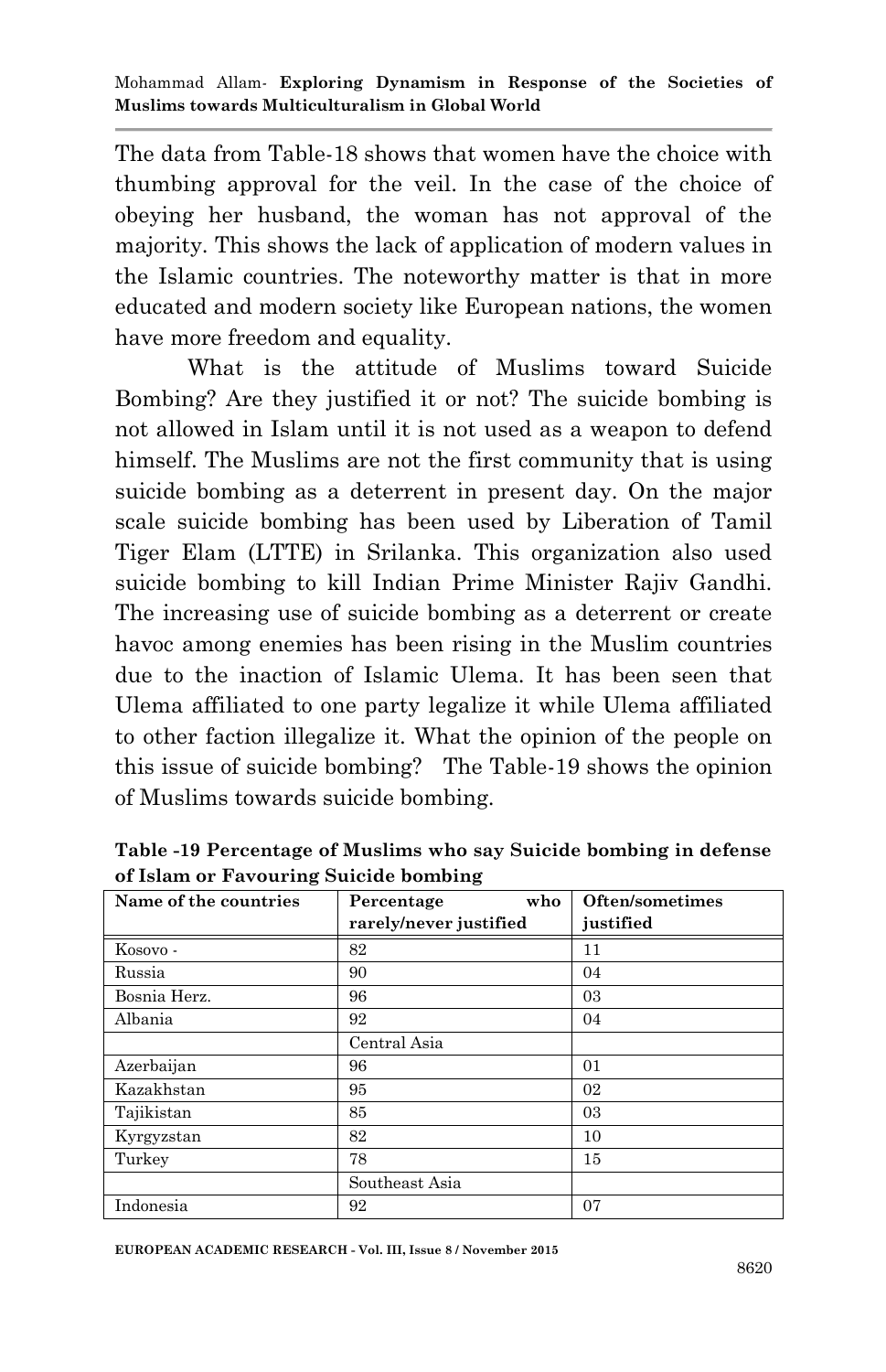| Malaysia          | 74                        | 18 |
|-------------------|---------------------------|----|
| South Asia        |                           |    |
| Pakistan          | 80                        | 13 |
| Bangladesh        | 26                        | 71 |
| Afghanistan       | 39                        | 58 |
|                   | Middle East -North Africa |    |
| Iraq              | 91                        | 07 |
| Tunisia           | 84                        | 12 |
| Jordan            | 82                        | 15 |
| Morocco           | 74                        | 09 |
| Egypt             | 68                        | 29 |
| Palestinian Terr. | 49                        | 40 |

Source: pew Research

The Table-19 shows that majority of the Muslims reject suicide bombing. The percentage of rejection of bombing is as higher as 96 percent. Among the 20 countries 17 has rejected it with the big majority. Only three countries have yet less than 50 percent approval.

On the above-mentioned issues, the Muslims are very much strict to their core Islamic Values which are taken by other communities negatively. These issues are major hurdles in the establishment of a better relation between the Muslims and other communities. . These are the issues on which the societies of Muslims have to respond positively to strengthen the multiculturalism. There is needed IJTIHAD (the decision taken in the light of rationality) which has been stopped in the Islamic world. The most of the FATWAs (opinion of the Mufti) are based on various schools of thought from whom they belong. Multiculturalism cannot be a major force until the Muslims and other religious groups have tolerance towards each other which needs the development of liberalism among the communities. On many issues why the Muslims of a particular region are more liberal and tolerant towards other groups of people? For example, the region of Easter European is more liberal than other regions of the Islamic world. The reason is the adoption of modern education by the Muslims of this region. What about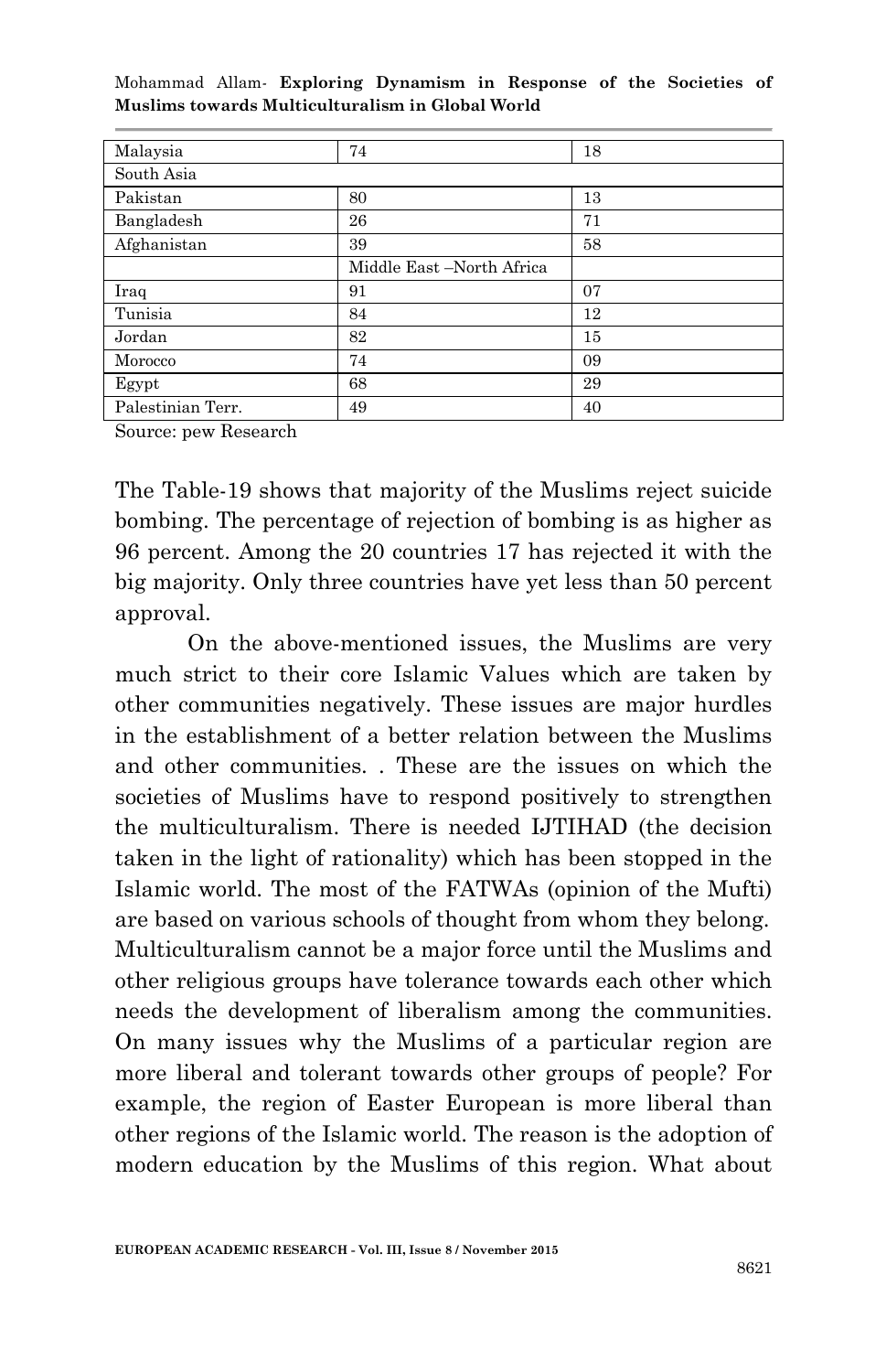the educational status of the Muslims? The Table-20 shows the literacy level of the Muslims countries.

| S.No           | Name of the Country                                                         | Percentage<br>$\mathrm{of}$ | Year of survey |
|----------------|-----------------------------------------------------------------------------|-----------------------------|----------------|
|                |                                                                             | Literacy rate               |                |
|                |                                                                             | Ex-Soviet countries         |                |
| $\mathbf{1}$   | Kazakhstan: 99.5%                                                           | 99.5                        | 1999           |
| $\overline{2}$ | Tajikistan                                                                  | 99.4                        | 2003           |
| $\,3$          | Uzbekistan                                                                  | 99.3                        | 2003           |
| $\overline{4}$ | Turkmenistan                                                                | 98.8                        | 1999           |
| 5              | Azerbaijan                                                                  | 98.8                        | 2003           |
|                |                                                                             | Islamic States              |                |
| 6              | Afghanistan                                                                 | 28.1                        | 2000           |
| 7              | Bahrain                                                                     | 89.1                        | $\,2003\,$     |
| 8              | Brunei:                                                                     | 91.8                        | 2003           |
| 9              | Iran:                                                                       | 79.4                        | 2003           |
| 10             | Mauritania:                                                                 | 41.7                        | 2003           |
| 11             | Oman:                                                                       | 81.4                        | 2003           |
| 12             | Pakistan:                                                                   | 49.9                        | 2005           |
| 13             | Yemen:                                                                      | 50.2                        | 2003           |
| 14             | Saudi Arabia:                                                               | 78.8                        | $\,2003\,$     |
| 15             | Iraq                                                                        | 40.4                        | 2003           |
|                | Islam as State Religion:                                                    |                             |                |
| 16             | Qatar:                                                                      | 89                          | 2004           |
| 17             | Algeria                                                                     | 70                          | 2003           |
| 18             | Bangladesh                                                                  | 43.1                        | 2003           |
| 19             | Egypt                                                                       | 71.4                        | 2005           |
| 20             | Kuwait                                                                      | 93.3                        | 2005           |
| 21             | Malaysia                                                                    | 88.9                        | 2003           |
| 22             | Maldives                                                                    | 93.8                        | 2006           |
| 23             | Morocco                                                                     | 52.3                        | 2004           |
| 24             | Tunisia                                                                     | 74.3                        | 2004           |
| 25             | <b>UAE</b>                                                                  | 77.9                        | 2003           |
|                | Secular states with Muslim pluralities and majorities, excluding ex-Soviet: |                             |                |
| 26             | Burkina Faso                                                                | 21.8                        | 2003           |
| 27             | Gambia                                                                      | 40.01                       | 2003           |
| $\bf{28}$      | Guinea-Bissau                                                               | 42.4                        | 2003           |
| 29             | Mali                                                                        | 46.4                        | $\sqrt{2003}$  |
| $30\,$         | Senegal                                                                     | 40.2                        | 2003           |
| 31             | Chad                                                                        | 47.5                        | 2003           |
| 32             | Djibouti                                                                    | 69.9                        | $\,2003\,$     |
| 33             | Somalia                                                                     | 37.8                        | $\,2001\,$     |

**Table-20 Literacy rate of the Muslim countries**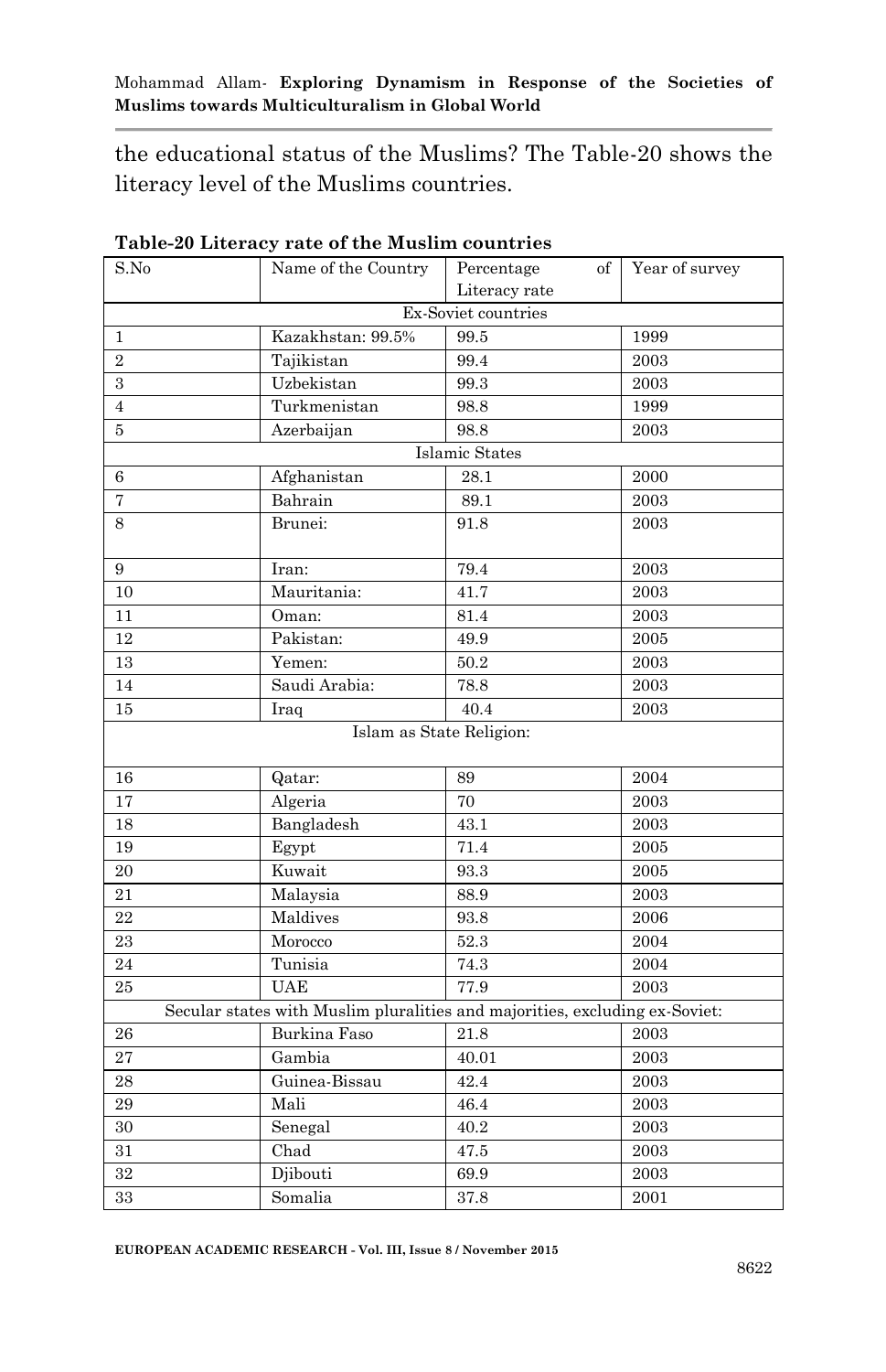| -34 | Indonesia     | 90.4% | 2004 |
|-----|---------------|-------|------|
| 35  | Albania       | 86.5% | 2003 |
| 36  | Bosnia<br>and | 96.7  | 2000 |
|     | Herzegovina   |       |      |
| -37 | Turkey        | 87.4  | 2004 |

Source(s):http://www.nationmaster.com/graph/edu\_li...and http://www.iinanews.com/page/public/report.aspx?id=10377#

The data from Table-20 show that there are some countries of the Muslims where their literacy rate is much higher e.g. the majority of ex-Soviet countries, South East Asia etc. but pathetic in the Islamic state and Secular countries of Africa, South Asia etc. According to the report of OIC, "Nearly 40 percent, (with varying percentages in the Member States of the Organization of Islamic Cooperation) of the Muslim world's population cannot read or write, which means that there are hundreds of millions of illiterates in the OIC countries, mostly female, according to a report prepared by OIC and obtained by the International Islamic News Agency (IINA)" 12

On the basis of education, many religious communities around the world have reached the advanced level of modern civilization. They are in a position to collaborate with each others. But in the case of the Muslims, there are some hurdles. There may be the causes of ideological, religious or deliberate segregation of the Muslims from the international community. And if the last one the segregation is, then the Muslims are responsible for this too due to their exclusive nature. As they have not examined their cultures, religious practices and ideological discourses in the light of modernity while others are unable to understand the course of history in the changing of the society. They want to change the Muslims over the night. But the question is; had their societies changed over the night? The history tells us that their societies took hundreds of years to change. One example is enough to understand the change of the minds of the western nations on the right of the women. The French revolution gave the slogan of "liberty, equality and fraternity" but the women got the right to vote only in 1946.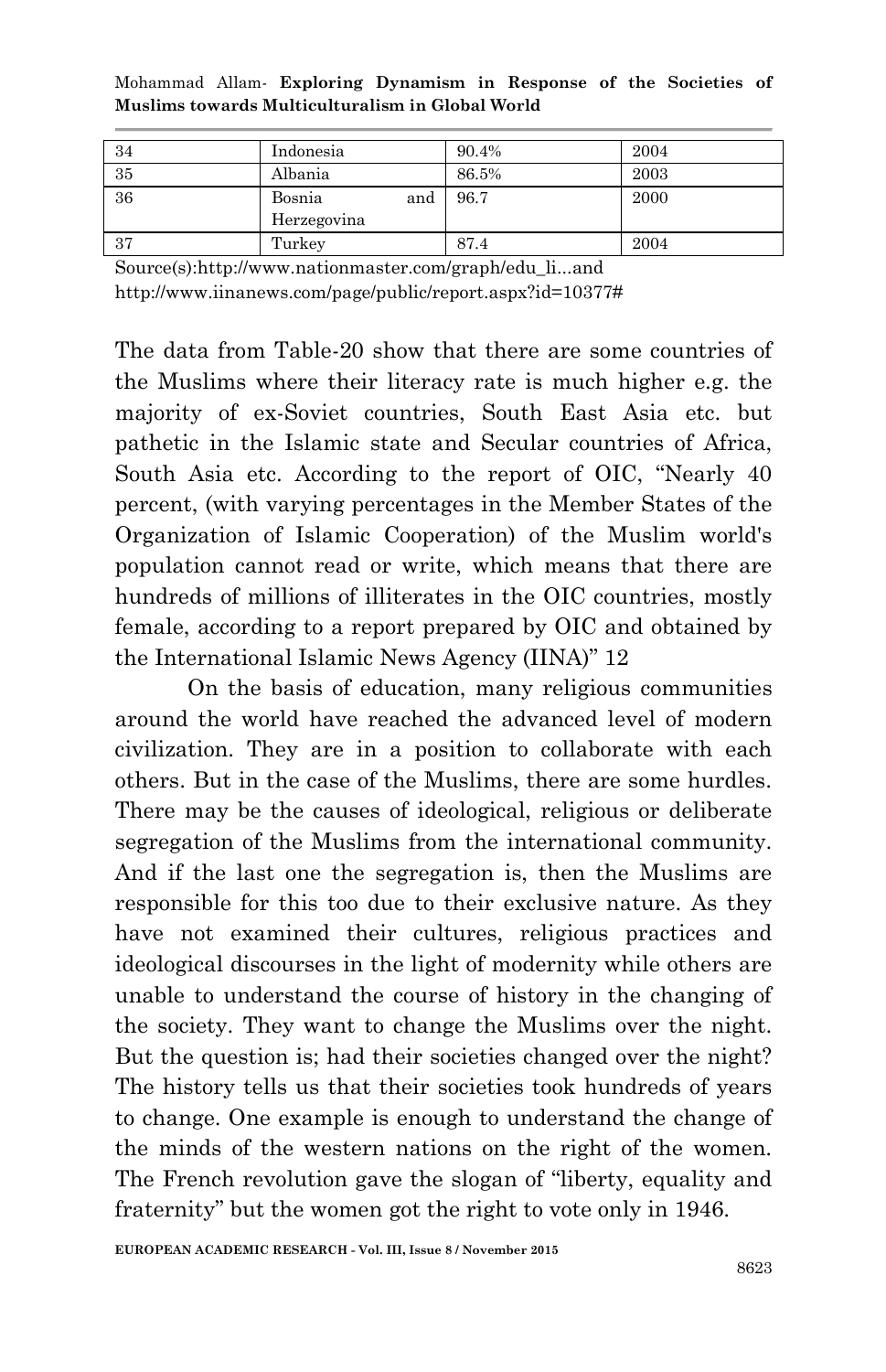On the basis of the study, one can say that the dynamism of the response of societies of Muslims towards multiculturalism needs to be enhanced. They need more multiculturalism to be world religion than other religions. There is no doubt that they ruled over the world for centuries and succeeded to create multicultural societies in the medieval times. But in modern time they have to remodel their societies to make them acceptable to hundreds of the thousand modern brains.

## **CONCLUSION AND SUGGESTIONS**

The response of Muslims toward the multiculturalism is somehow not up to the mark. The issues on which the positive responses of one community toward other communities are rested is lacking in the societies of Muslims. The responses of the societies of Muslim majority countries are different from the societies of the Muslims of non-Islamic nations. Those societies of Muslims are more responsive towards multiculturalism which is in secular state or in non-Islamic countries.

The responses of the societies of Muslims are lacking on many points which encourage the interaction among the people. The Muslims literacy rate is less than other advanced religious communities. The approach towards the basics of multiculturalism is very negative in the Muslim societies. On many issues, which have been found in survey reveal that a section of the Muslim societies still living in the medieval period. Another hand, on many issues they are more positive than other societies.

In totality, the responses of Muslim societies towards multiculturalism are slow and will take time to reach on the points for interaction essential for multiculturalism. Multiculturalism is necessary for the Muslims societies in general and for the societies where they are in the minority in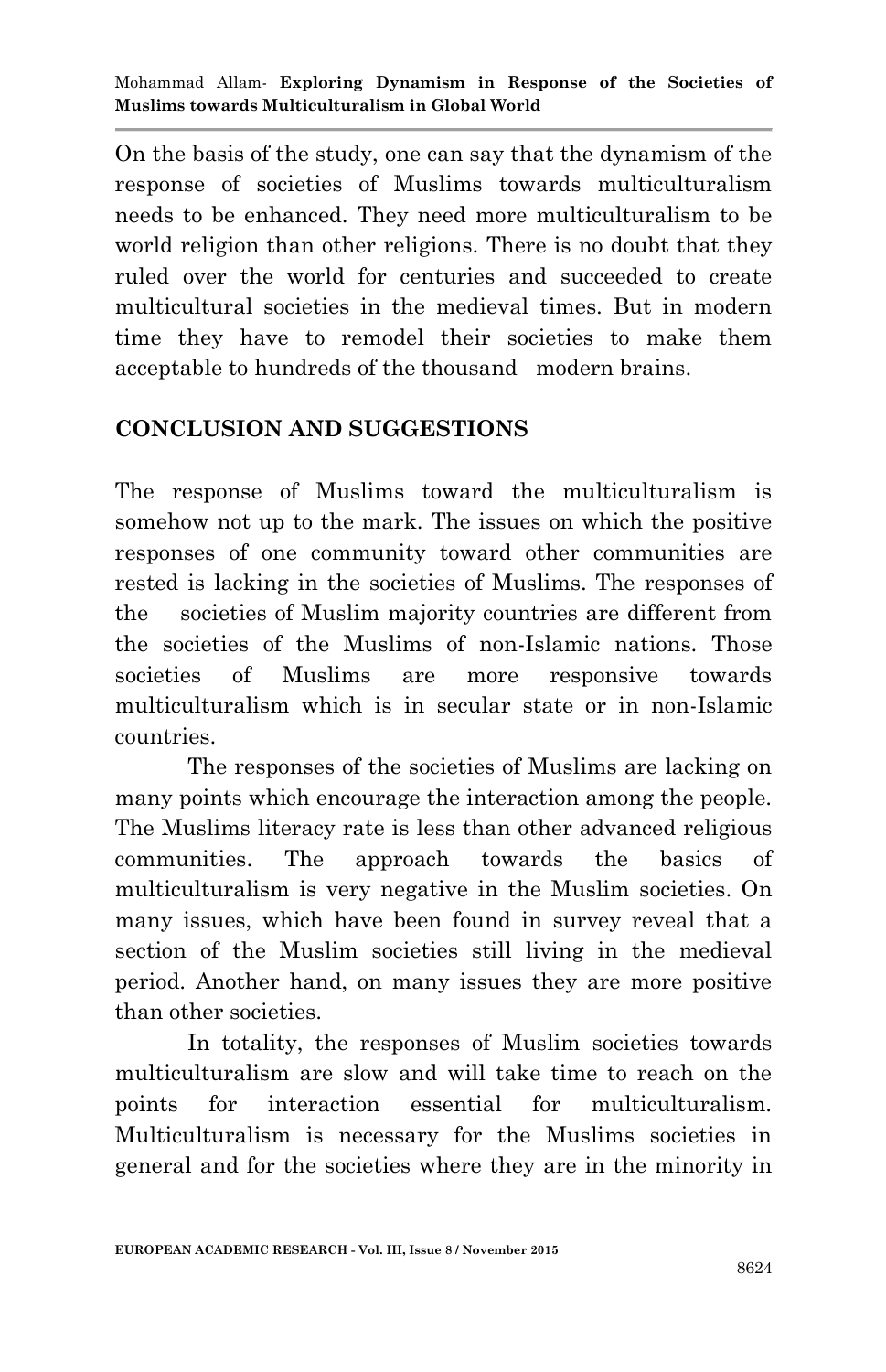particular. Multiculturalism is essence of the peace and security in the present day global world.

## **SUGGESTIONS**

1 -There is needed more and more liberalism in the societies of Muslims. If Islam has to be a dominant religion of the world then Muslims have to be liberal on many issues e.g. women rights, rights of the children, modern education etc

2-There is needed to increase education in the societies of Muslims. The level of education that some Muslim Societies have could not promote strong multiculturalism. Education gives vision to a community. A community without vision could not make multiculturalism stronger.

3-In some societies of Muslims need to be modernized at the massive level. These societies like Middle East, Sub-Saharan Africa and south Asia need modernizations in all spheres of life.

4- The emergence of multiculturalism is the future of the global world. In most of the places, there is tussle and conflict between the members of Muslim Societies and other societies. In such circumstances, there is need to mold the society on the aims and objectives of the humanity on the earth.

5-There is need of Ijtihad (discourse) in Islamic sharia in the context of the demand of the humanity. Here ijtihad does not means undue interference in the laws of Islam but presenting the solution to the problems emerged in modern times due to fast changing of the society.

6-There is needed that members of other societies should help the Muslim societies to come out from isolation. There should not be a policy of isolation toward Muslim societies but help to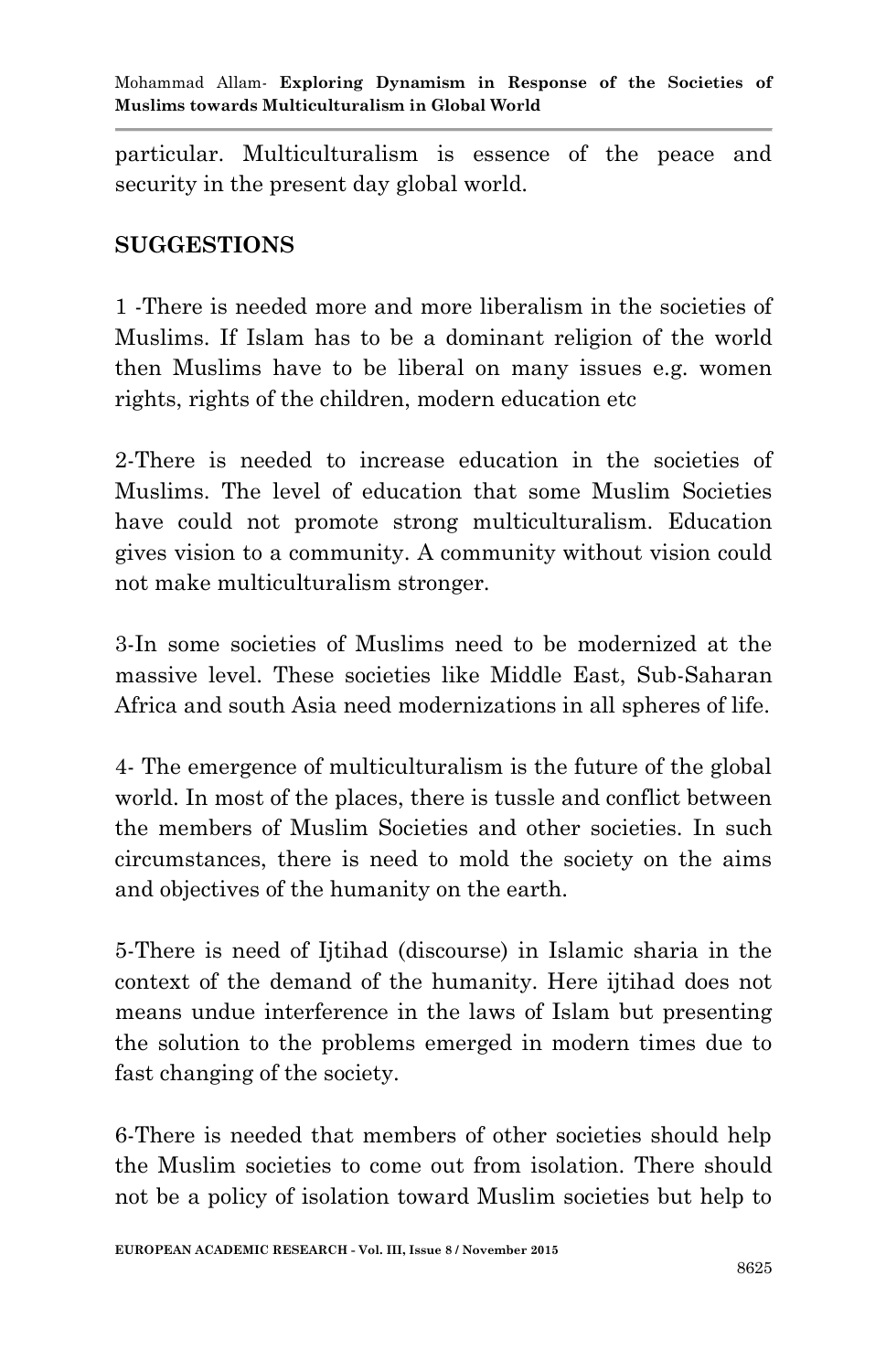bring them in the main stream. No society can be changed over a night. It takes hundreds and thousands years to change.

7 There is the need to strengthen the multiculturalism. This is not the duty of Muslims alone to make multiculturalism strong but all. The global world which is expanding with the passage of the time needs peace and security to sustain. This could be possible when the various cultures of the world cooperate with each other and avoid the conflict by solving the issues.

8-There is needed to bring the peace in the Muslim countries. The violence cannot bring peace and prosperity.

## **REFERENCES**

- 1. [http://www.rosado.net/pdf/Def\\_of\\_Multiculturalism.pdf](http://www.rosado.net/pdf/Def_of_Multiculturalism.pdf)
- 2. [http://www.pewforum.org/2012/12/18/global-religious](http://www.pewforum.org/2012/12/18/global-religious-landscape-exec/)[landscape-exec/](http://www.pewforum.org/2012/12/18/global-religious-landscape-exec/)
- 3. [http://www.pewforum.org/2015/04/02/religious](http://www.pewforum.org/2015/04/02/religious-projections-2010-2050/pf_15-04-02_projectionsoverview_populationchange_310px-2/)[projections-2010-2050/pf\\_15-04-](http://www.pewforum.org/2015/04/02/religious-projections-2010-2050/pf_15-04-02_projectionsoverview_populationchange_310px-2/) [02\\_projectionsoverview\\_populationchange\\_310px-2/](http://www.pewforum.org/2015/04/02/religious-projections-2010-2050/pf_15-04-02_projectionsoverview_populationchange_310px-2/)
- 4. http://www.pewforum.org/2015/04/02/religiousprojections-2010-2050/
- 5. [http://www.pewforum.org/2011/01/27/future-of-the](http://www.pewforum.org/2011/01/27/future-of-the-global-muslim-population-muslim-majority/)[global-muslim-population-muslim-majority/](http://www.pewforum.org/2011/01/27/future-of-the-global-muslim-population-muslim-majority/)
- 6. [http://www.pewforum.org/2013/04/30/the-worlds](http://www.pewforum.org/2013/04/30/the-worlds-muslims-religion-politics-society-overview/)[muslims-religion-politics-society-overview/](http://www.pewforum.org/2013/04/30/the-worlds-muslims-religion-politics-society-overview/)
- 7. [http://www.pewforum.org/2013/04/30/the-worlds](http://www.pewforum.org/2013/04/30/the-worlds-muslims-religion-politics-society-interfaith-relations/)[muslims-religion-politics-society-interfaith-relations/](http://www.pewforum.org/2013/04/30/the-worlds-muslims-religion-politics-society-interfaith-relations/)
- 8. [http://www.pewforum.org/2013/04/30/the-worlds](http://www.pewforum.org/2013/04/30/the-worlds-muslims-religion-politics-society-interfaith-relations/)[muslims-religion-politics-society-interfaith-relations/](http://www.pewforum.org/2013/04/30/the-worlds-muslims-religion-politics-society-interfaith-relations/)
- 9. [http://www.pewforum.org/2013/04/30/the-worlds](http://www.pewforum.org/2013/04/30/the-worlds-muslims-religion-politics-society-interfaith-relations/)[muslims-religion-politics-society-interfaith-relations/](http://www.pewforum.org/2013/04/30/the-worlds-muslims-religion-politics-society-interfaith-relations/)